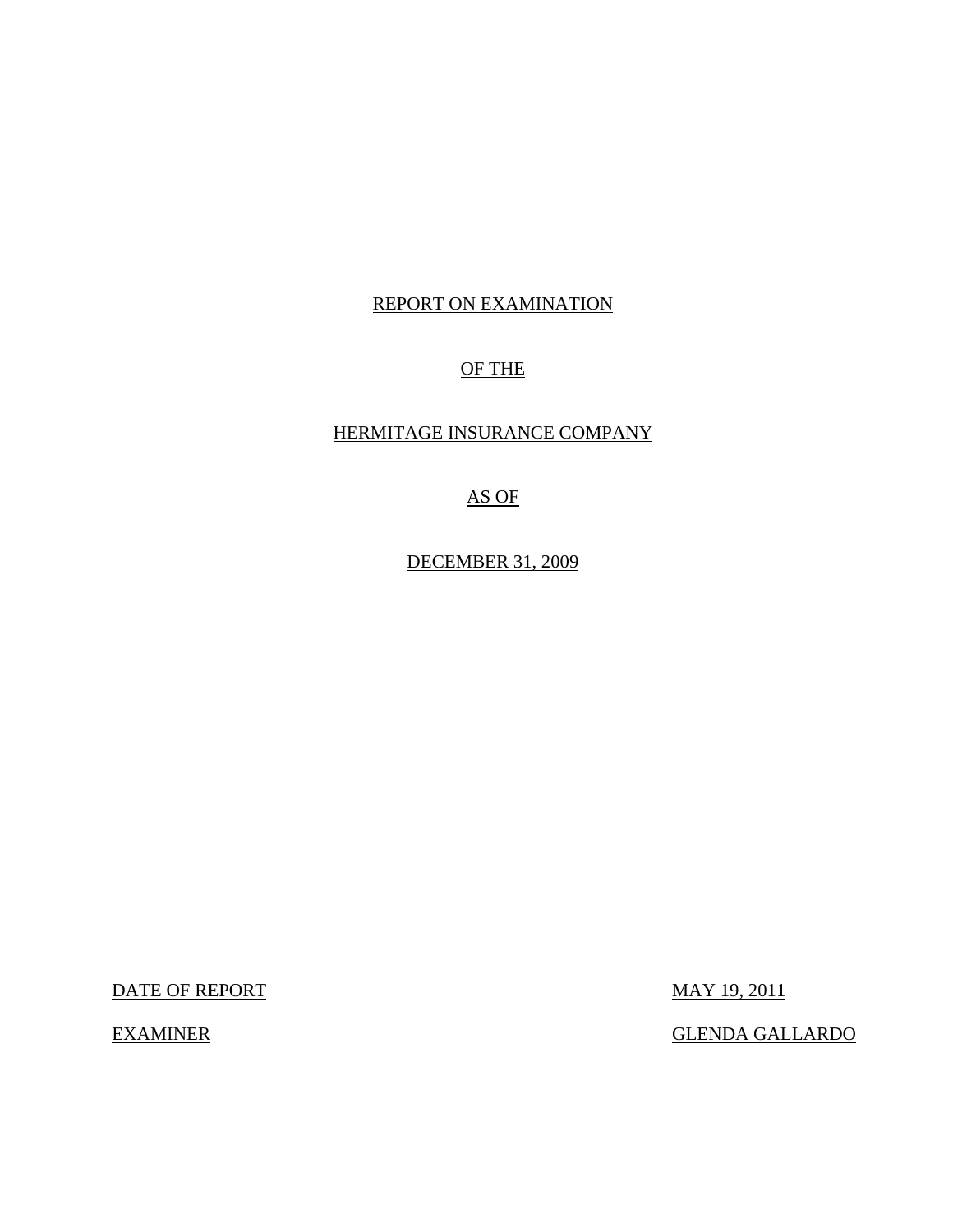# TABLE OF CONTENTS

## ITEM NO. PAGE NO.

| 1. | Scope of examination                                                                                                                  | $\overline{2}$          |
|----|---------------------------------------------------------------------------------------------------------------------------------------|-------------------------|
| 2. | <b>Description of Company</b>                                                                                                         | 3                       |
|    | A. Management<br>B. Territory and plan of operation<br>C. Reinsurance<br>D. Holding company system<br>E. Significant operating ratios | 3<br>5<br>7<br>12<br>14 |
| 3. | <b>Financial statements</b>                                                                                                           | 15                      |
|    | A. Balance sheet<br>B. Statement of income                                                                                            | 15<br>17                |
| 4. | Losses and loss adjustment expenses                                                                                                   | 18                      |
| 5. | Compliance with prior report on examination                                                                                           | 18                      |
| 6. | Summary of comments and recommendations                                                                                               | 19                      |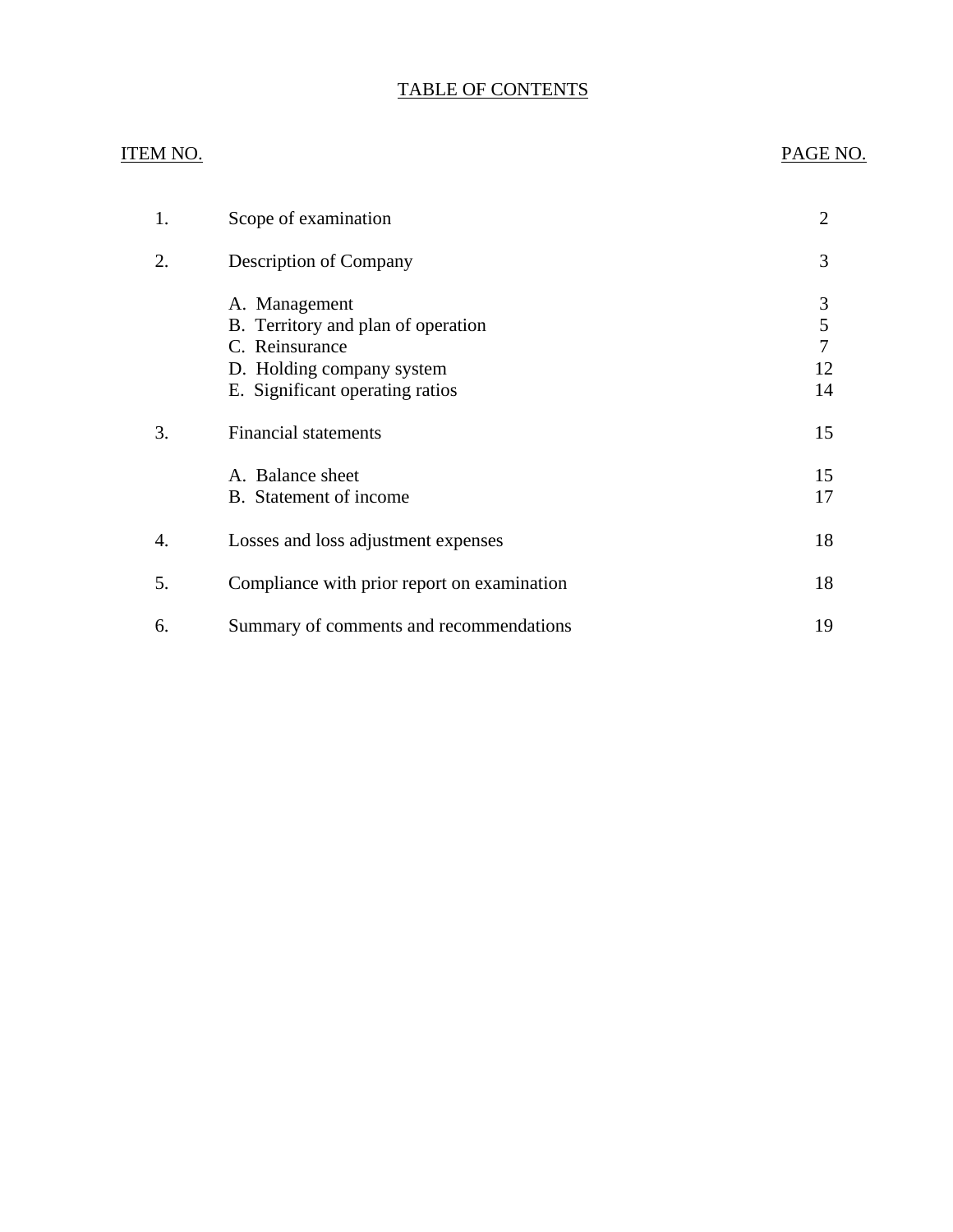

STATE OF NEW YORK INSURANCE DEPARTMENT 25 BEAVER STREET NEW YORK, NEW YORK 10004

May 19, 2011

Honorable James J. Wrynn Superintendent of Insurance Albany, New York 12257

Sir:

Pursuant to the requirements of the New York Insurance Law, and in compliance with the instructions contained in Appointment Number 30444 dated December 10, 2009, attached hereto, I have made an examination into the condition and affairs of Hermitage of Insurance Company as of December 31, 2009, and submit the following report thereon.

Wherever the designations "the Company" or "Hermitage" or "HIC" appears herein without qualifications, they should be understood to indicate Hermitage of Insurance Company.

Wherever the term "Department" appears herein without qualification, it should be understood to mean the New York Insurance Department.

The examination was conducted at the Company's 120 Broadway, 30<sup>th</sup> Floor, New York, NY 10271.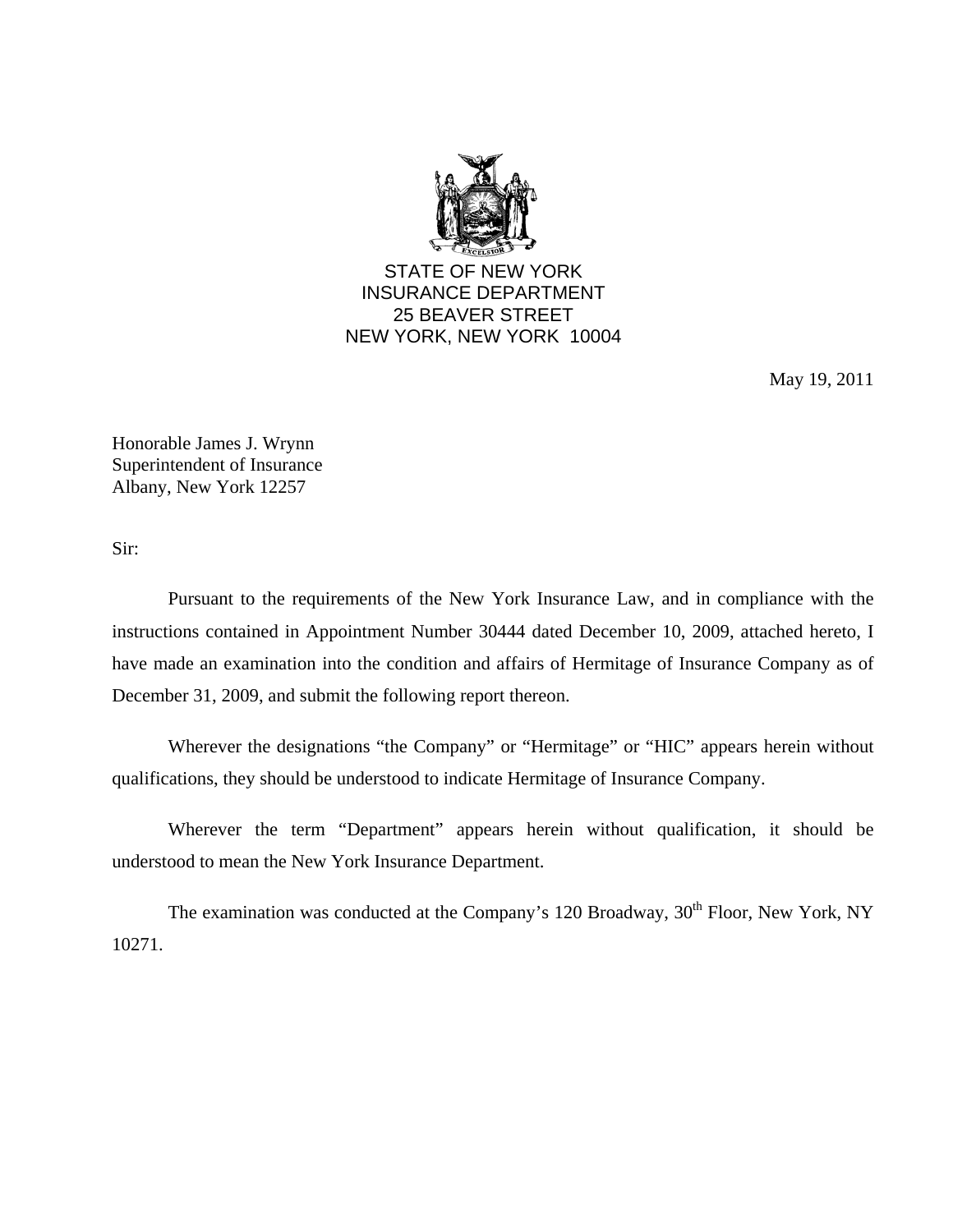#### 1. SCOPE OF EXAMINATION

<span id="page-3-0"></span>The Department has performed a multi-state examination of Hermitage Insurance Company*.*  The previous examination was conducted as of December 31, 2007. This examination covered the two year period from January 1, 2008 through December 31, 2009. Transactions occurring subsequent to this period were reviewed where deemed appropriate by the examiner.

This examination was conducted in accordance with the National Association of Insurance Commissioners ("NAIC") Financial Condition Examiners Handbook ("Handbook"), which requires that we plan and perform the examination to evaluate the financial condition and identify prospective risks of the Company by obtaining information about the Company including corporate governance, identifying and assessing inherent risks within the Company and evaluating system controls and procedures used to mitigate those risks. This examination also includes assessing the principles used and significant estimates made by management, as well as evaluating the overall financial statement presentation, management's compliance with Statutory Accounting Principles and annual statement instructions when applicable to domestic state regulations.

All financially significant accounts and activities of the Company were considered in accordance with the risk-focused examination process. This examination also included a review and evaluation of the Company's own control environment assessment and an evaluation based upon the Company's Sarbanes Oxley documentation and testing. The examiners also relied upon audit work performed by the Company's independent public accountants when appropriate.

This examination report includes a summary of significant findings for the following items as called for in the Financial Condition Examiners Handbook of the NAIC:

> Significant subsequent events Company history Corporate records Management and control Fidelity bonds and other insurance Territory and plan of operation Growth of Company Loss experience Reinsurance Accounts and records Statutory deposits Financial statements Summary of recommendations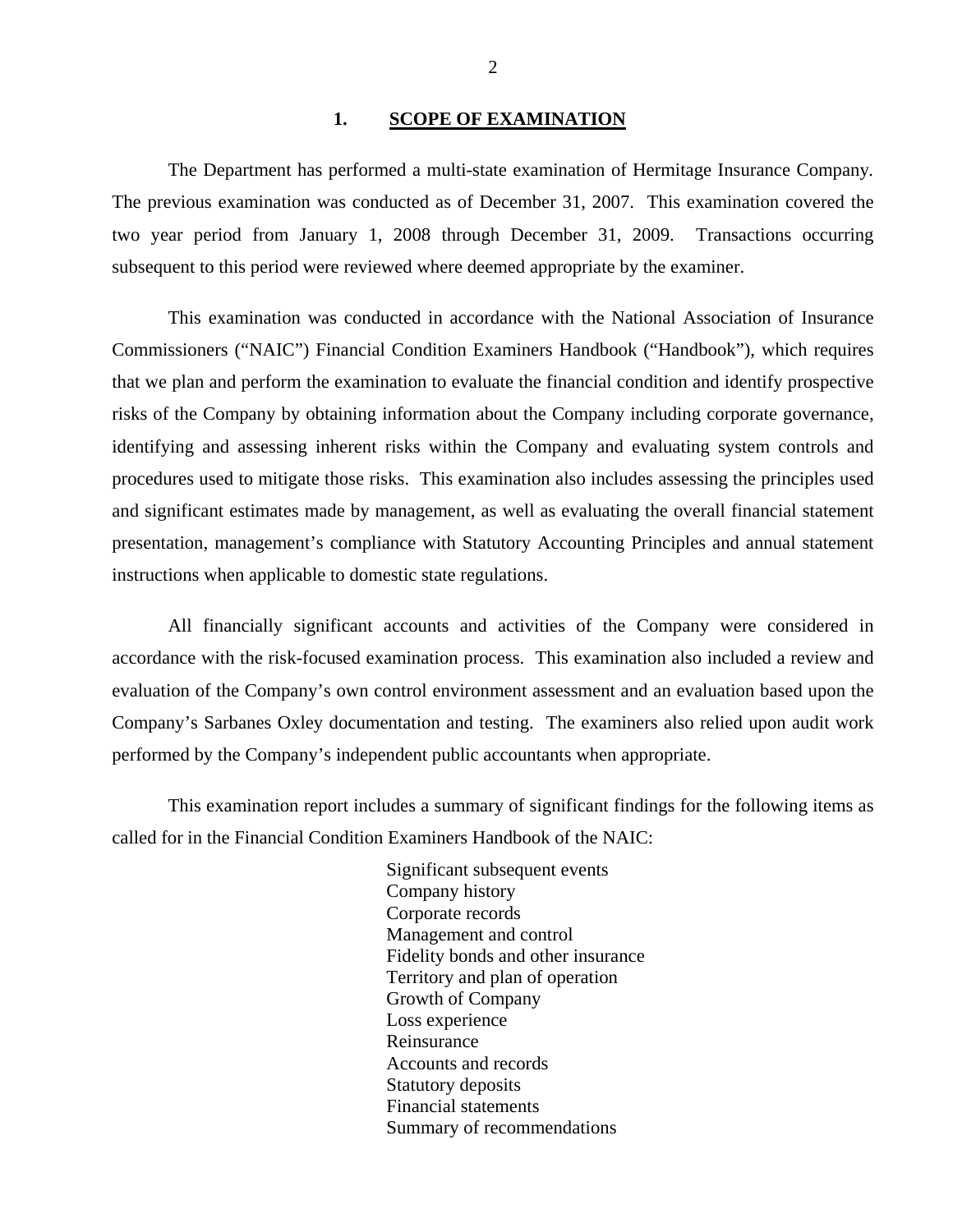A review was also made to ascertain what action was taken by the Company with regard to comments and recommendations contained in the prior report on examination.

This report on examination is confined to financial statements and comments on those matters that involve departures from laws, regulations or rules, or that are deemed to require explanation or description.

### **2. DESCRIPTION OF COMPANY**

Hermitage Insurance Company was incorporated under the laws of the State of New York in 1984 and commenced writing business in December 1985.

The Company was a wholly-owned subsidiary of Queensway Financial Holdings Ltd. from 1995 to March 18, 2005. On March 18, 2005, the Department gave regulatory approval for the acquisition of Hermitage Insurance Company by Brookfield Asset Management.

On February 27, 2009, Tower Group, Inc. acquired Hermitage Insurance Company and it became part of Tower Holding Company group.

At December 31, 2009, capital paid in was \$3,101,040 consisting of 1,095 shares of common stock at \$2,832 par value per share. Gross paid in and contributed surplus was \$20,453,959. Gross paid in and contributed surplus increased by \$3,000,000 during the examination period, as follows:

| Year | Description                                     |             | Amount       |
|------|-------------------------------------------------|-------------|--------------|
| 2007 | Beginning gross paid in and contributed surplus |             | \$17,453,959 |
| 2008 | Surplus contribution                            | \$3,000,000 |              |
|      | <b>Total Surplus Contributions</b>              |             | 3,000,000    |
| 2009 | Ending gross paid in and contributed surplus    |             | \$20,453,959 |

#### A. Management

Pursuant to the Company's charter and by-laws, management of the Company is vested in a board of directors consisting of not less than thirteen nor more than twenty-one members. The board meets five times during each calendar year. At December 31, 2009, the board of directors was comprised of the following thirteen members: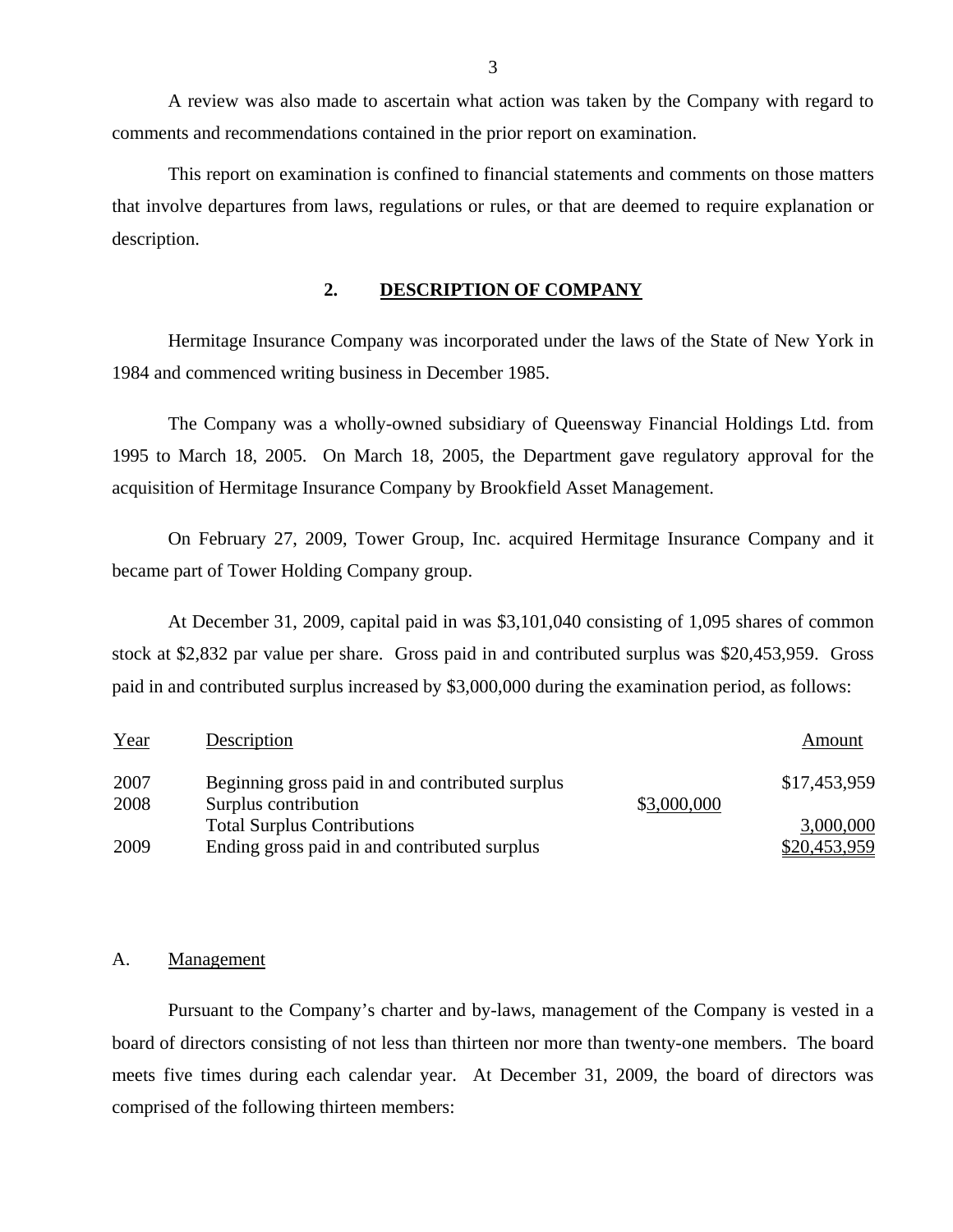Salvatore V. Abano Milltown, NJ

Francis M. Colalucci New York, NY

Brian W. Finkelstein Rye Brook, NY

Michael H. Lee New York, NY

Gary S. Maier Tenafly, New Jersey

Scott T. Melnik Kings Park, NY

Elliot S. Orol New York, NY

Christian K. Pechmann Mendham, NJ

Laurie A. Ranegar New Hope, PA

Bruce W. Sanderson North Caldwell, NJ

Thomas H. Song South Orange, NJ

Joel S. Weiner New Hope, PA

Catherine M. Wragg Jersey City, NJ

Name and Residence Principal Business Affiliation

Senior Vice President, Chief Information Officer, Tower Insurance Company of New York

Senior Vice President and Director, Tower Insurance Company of New York

Managing Vice President , Controller, Tower Insurance Company of New York

President & Chief Executive Officer, Tower Insurance Company of New York

Senior Vice President, Chief Underwriting Officer, Tower Insurance Company of New York

Managing Vice President, Director, Tower Insurance Company of New York

Senior Vice President, General Counsel and Secretary, Tower Insurance Company of New York

Senior Vice President, Tower Insurance Company of New York

Senior Vice President, Operations, Tower Insurance Company of New York

Managing Vice President , Field Management, Tower Insurance Company of New York

Managing Vice President, Director, Tower Insurance Company of New York

Senior Vice President, Strategic Planning and Actuarial, Tower Insurance Company of New York

Managing Vice President, Human Resources and Administration, Tower Insurance Company of New York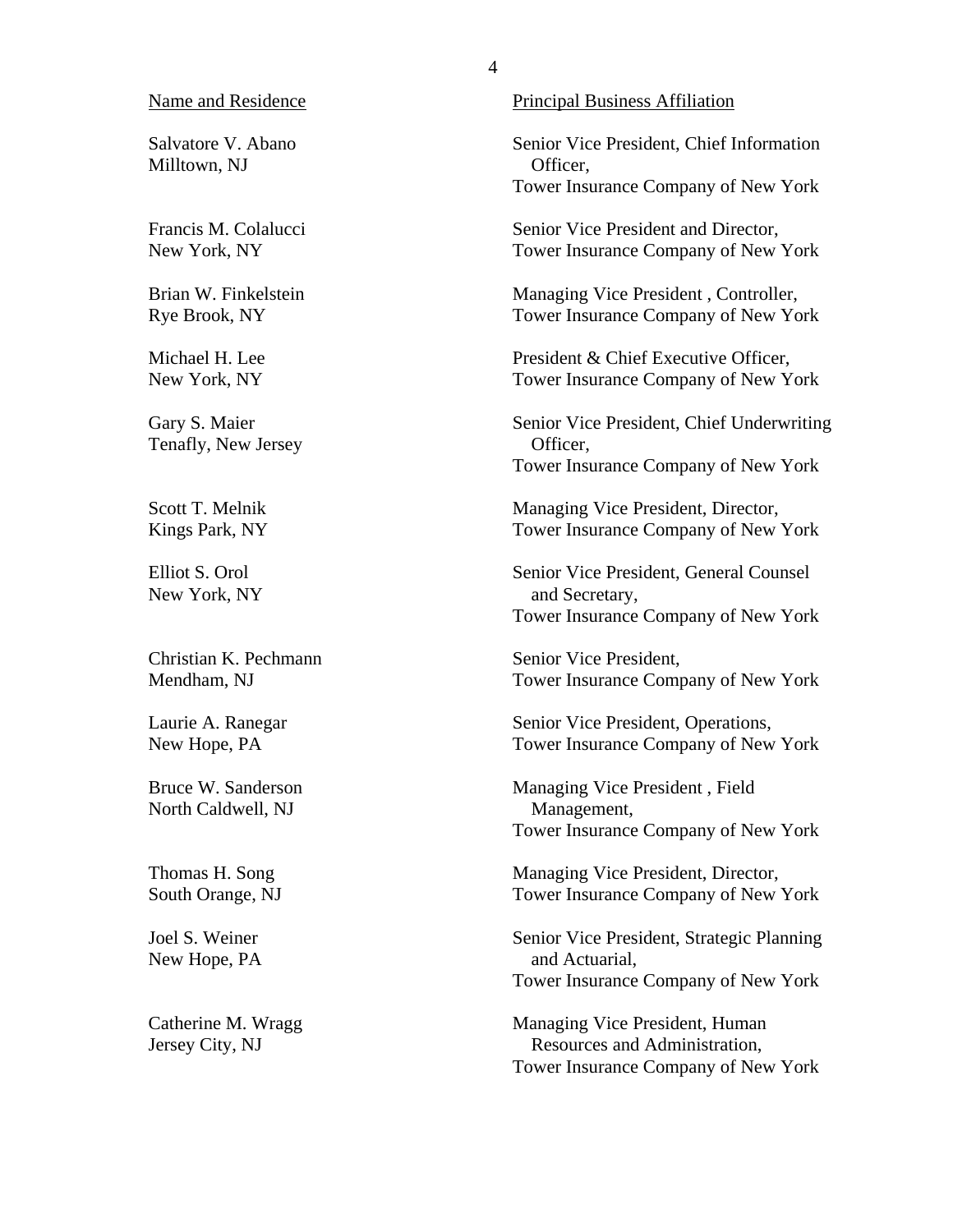When reviewing the minutes, the examiner noted that the Company did not hold regular board meetings during the period covered by this examination. In lieu of formal board meetings, the Company's business was conducted through "Action by Unanimous Consent of Directors without a Meeting."

It is the Department's position that there should be at least one annual meeting of the Company's board of directors and any "Action by Unanimous Consent of Directors without a Meeting" should be limited to emergency situations only. Members of the board have a fiduciary responsibility and must evince an ongoing interest in the affairs of the insurer. It is essential that board members have regular meetings in which they set forth their views on relevant matters so that they may reach appropriate decisions. It is recommended that the Company convene regularly scheduled quarterly meetings of its board of directors as stated in its by-laws and maintain complete minutes of such proceedings.

As of December 31, 2009, the principal officers of the Company were as follows:

| President<br>Michael H. Lee<br>Francis M. Colalucci <sup>*</sup><br>Treasurer<br>Joel S. Weiner<br>and Actuarial<br>Elliot S. Orol<br>and Secretary<br><b>Chief Underwriting Officer</b><br>Gary S. Maier | Name | Title                                     |
|-----------------------------------------------------------------------------------------------------------------------------------------------------------------------------------------------------------|------|-------------------------------------------|
|                                                                                                                                                                                                           |      |                                           |
|                                                                                                                                                                                                           |      |                                           |
|                                                                                                                                                                                                           |      | Senior Vice President, Strategic Planning |
|                                                                                                                                                                                                           |      | Senior Vice President, General Counsel    |
|                                                                                                                                                                                                           |      |                                           |

\*Mr. Colalucci resigned in early 2010 and was replaced by William Hitselberger.

#### B. Territory and Plan of Operation

As of December 31, 2009, the Company was licensed to write business in New York, New Jersey, Georgia, Pennsylvania and Rhode Island. The Company also operates as an excess and surplus lines insurer in twenty-nine additional states and the District of Columbia.

As of the examination date, the Company was authorized to transact the kinds of insurance as defined in the following numbered paragraphs of Section 1113(a) of the New York Insurance Law: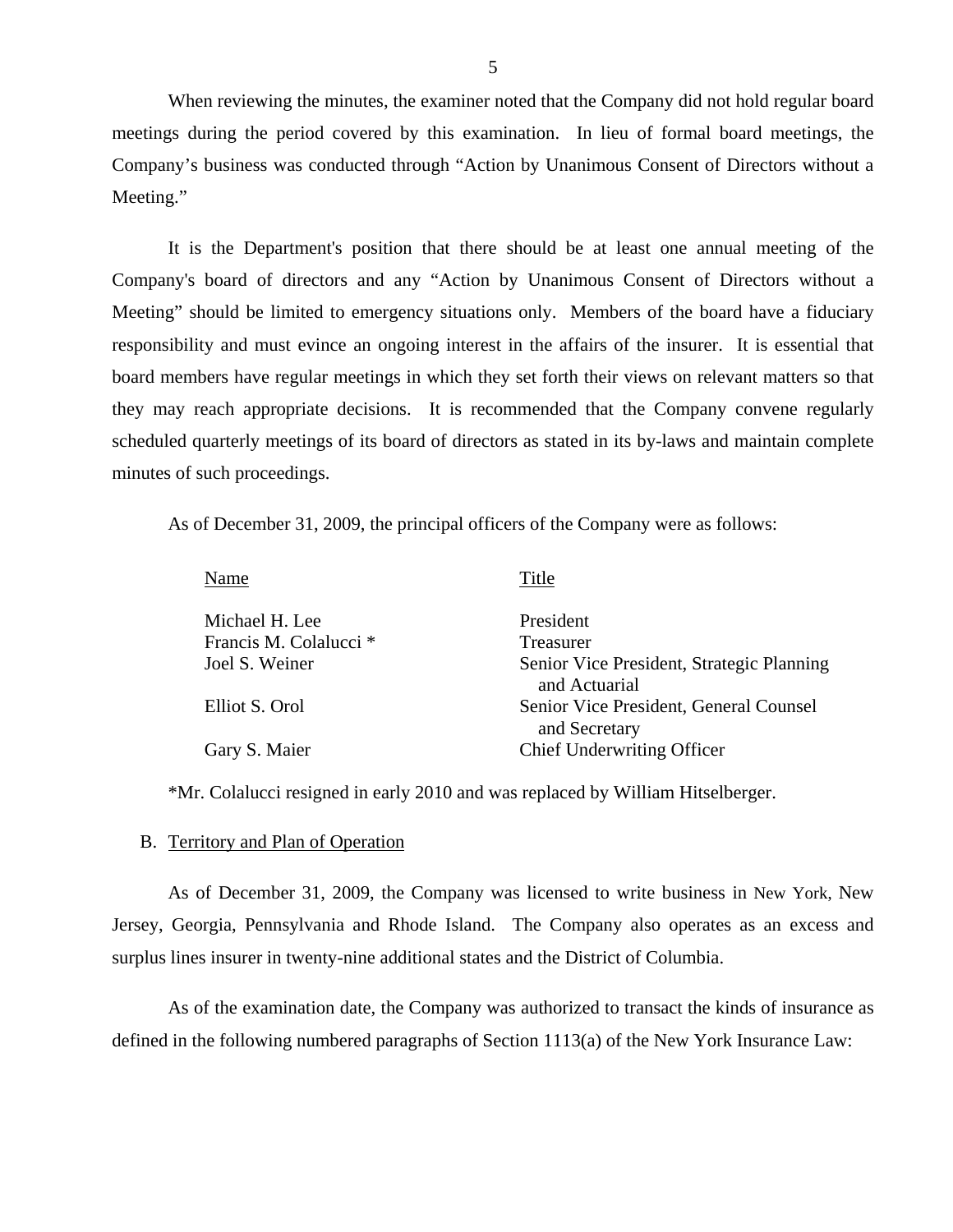| Paragraph | Line of Business                               |
|-----------|------------------------------------------------|
| 3         | <b>Accident and Health</b>                     |
| 4         | Fire                                           |
| 5         | Miscellaneous property                         |
| 6         | Water damage                                   |
| 7         | Burglary and theft                             |
| 8         | Glass                                          |
| 9         | Boiler and machinery                           |
| 10        | Elevator                                       |
| 11        | Animal                                         |
| 12        | Collision                                      |
| 13        | Personal injury liability                      |
| 14        | Property damage liability                      |
| 15        | Workers' compensation and employers' liability |
| 16        | Fidelity and surety                            |
| 19        | Motor vehicle and aircraft physical damage     |
| 20        | Marine and inland marine                       |
| 22        | Residual Value                                 |
|           |                                                |

Based on the lines of business for which the Company is licensed and the Company's current capital structure, and pursuant to the requirements of Articles 13, 41, and 63 of the New York Insurance Law, the Company is required to maintain a minimum surplus to policyholders in the amount of \$6,000,000.

The following schedule shows the direct premiums written by the Company both in total and in New York for the period under examination:

|      | Calendar Year New York State | <b>Total Premiums</b> | Premiums Written in New York State as a<br>Percentage of Total Premium |
|------|------------------------------|-----------------------|------------------------------------------------------------------------|
| 2008 | \$44,947,809                 | \$76,530,468          | 58.73%                                                                 |
| 2009 | \$48,125,418                 | \$75,000,160          | 64.17%                                                                 |

The Company is a New York domiciled commercial lines insurer that specializes in providing coverage for habitational, premises, products and contracting accounts that present a low exposure to frequency and moderate exposure to severity. The Company is licensed on an admitted basis in five states and writes business in those jurisdictions where applicable state regulations allow sufficient flexibility to set policy rates and coverage terms based on the company's analysis of the risks involved, enabling the company to insure more difficult risks profitably. Where applicable state regulations do not permit such flexibility, the Company operates as an excess and surplus lines insurer. The Company is eligible to operate on a non-admitted basis in twenty-nine states and the District of Columbia. At December 31, 2009, the company's admitted writings comprised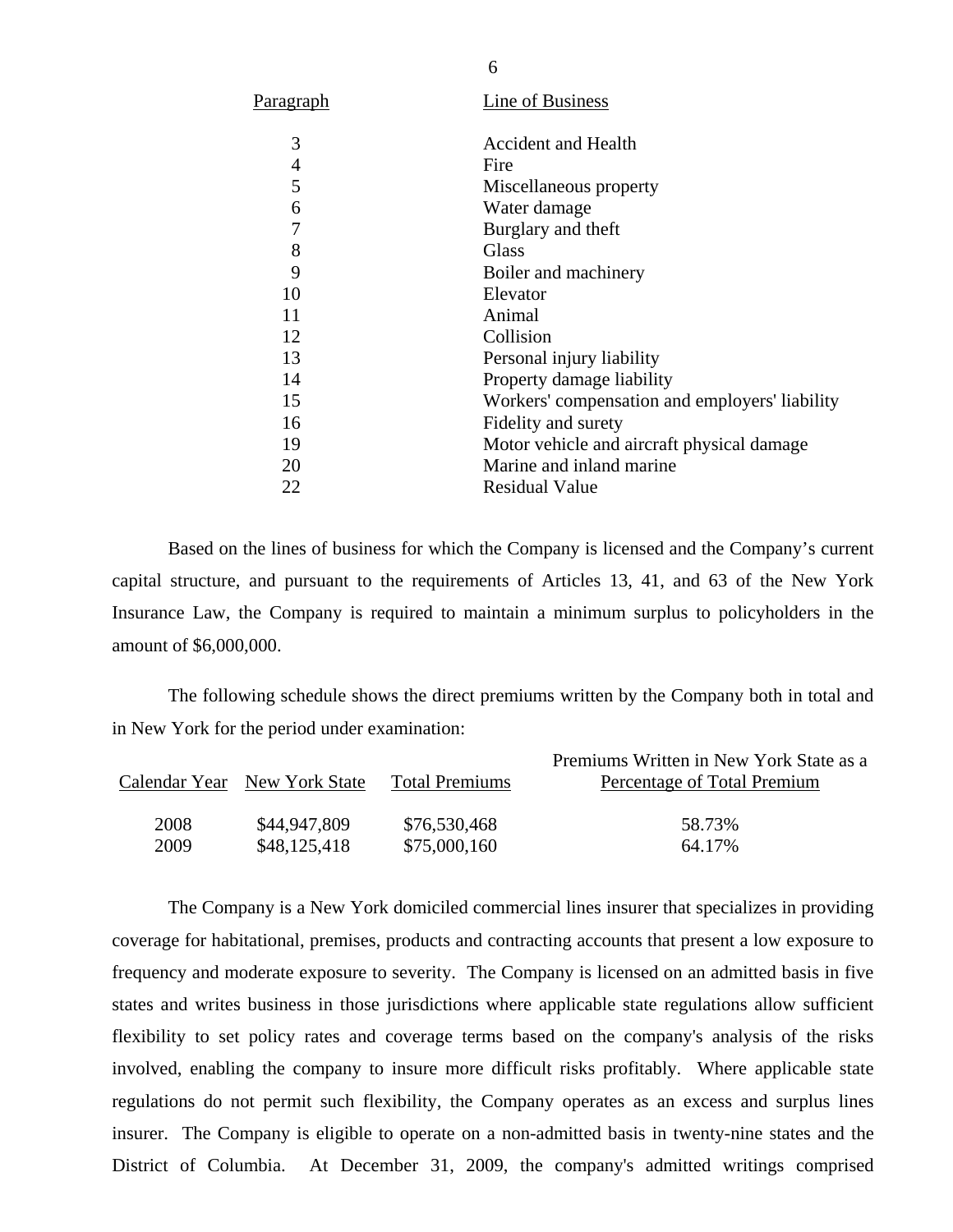<span id="page-8-0"></span>approximately 77% of its direct premium, mostly in its domiciled state of New York where approximately 64% of its business is generated.

The Company markets its policies through contracted wholesale brokers who, in turn, obtain business from retail brokers. The Company has developed long-term relationships with its wholesale brokers and does not impose premium volume or class restrictions on them. Limited binding authority is granted to certain producers for small, more innocuous classes, all of which are subsequently subject to company review and approval.

Effective April 1, 2009, the Company was added to Tower Insurance Company of New York inter-company pooling agreement, retroactive to January 1, 2009.

## C. Reinsurance

Hermitage reported a nominal amount of assumed reinsurance in relation to its gross premiums written at December 31, 2009, excluding business assumed via the inter-company pooling agreement. The Company's assumed business relates in part to the participation in a mandated pool. The Company utilizes reinsurance accounting as defined in the NAIC Accounting Practices and Procedures Manual Statement of Statutory Accounting Principles ("SSAP") No. 62 for all of its assumed reinsurance business.

#### Inter-Company Pooling Agreement

Effective January 1, 2008, Tower Insurance Company of New York ("TICNY"), functioning as the pool manager, entered into an inter-company pooling agreement with several of its insurance affiliates, Tower National Insurance Company ("TNIC"), Preserver Insurance Company ("PIC"), North East Insurance Company ("NEIC"), and Mountain Valley Insurance Company ("MVIC"), collectively the "participating companies." On February 5, 2009, the pooling agreement was amended to include CastlePoint Insurance Company ("CPIC"), as a result of the acquisition of CPIC by Tower Group, Inc. ("TGI"), the Company's ultimate parent. On April 1, 2009, the pooling agreement was again amended to include Hermitage Insurance Company ("HIC"), as a result of the acquisition of HIC by TGI. On December 31, 2009, the pooling agreement was amendment to include CastlePoint National Insurance Company (formerly known as SUA Insurance Company) ("CPNIC"), as a result of the acquisition of CPNIC by TGI.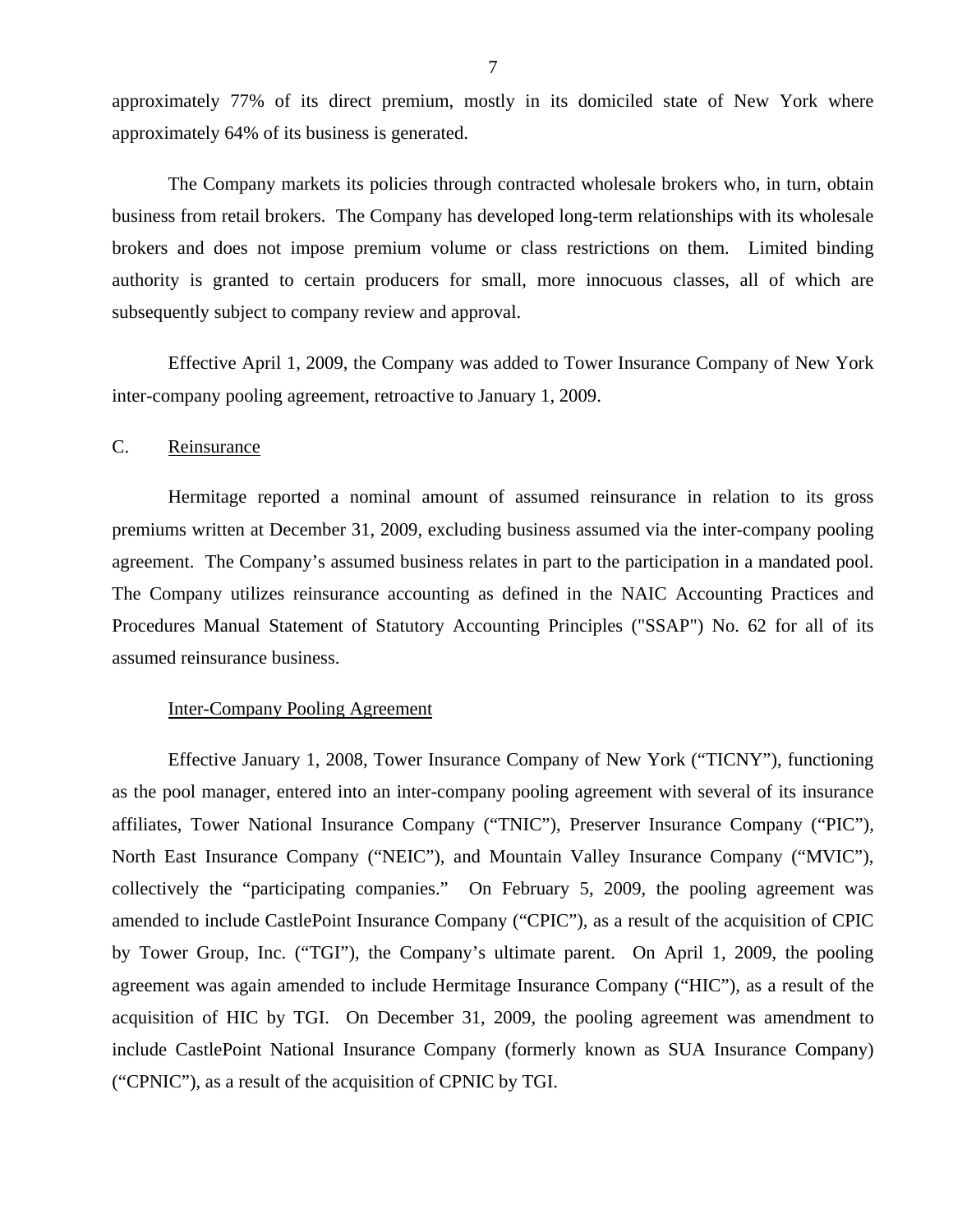According to the terms of the agreement, the participating companies will cede 100% of all their direct and assumed business written to TICNY; which in turn will accept as assumed reinsurance 100% of the net liabilities with respect to policies issued by the participants. At the same time, TICNY will retrocede the participating companies a percentage of the pooled business (net of internal and external reinsurance) as set forth in the pooling agreement.

Tower Insurance Company of New York will negotiate, obtain and maintain reinsurance on behalf of itself and the pool members with respect to the insurance liability under all policies written by the pool members and by the pool manager. All ceded balances related to internal and external reinsurance contracts are recorded in the statutory financial statements of TICNY and all reinsurers which are parties to the contracts are included in TICNY's Schedule F. It is noted that TICNY is the only pool participant that establishes a provision for reinsurance.

The agreement and all of its amendments were reviewed and approved by the Department pursuant to Section 1505 of the New York Insurance Law.

| Company                                       | State of<br>Domicile | Abbreviation | NAIC# | Pooling<br>Percentage |
|-----------------------------------------------|----------------------|--------------|-------|-----------------------|
| Tower Insurance Company of New York           | <b>NY</b>            | <b>TICNY</b> | 44300 | 37%                   |
| <b>CastlePoint National Insurance Company</b> | $_{\rm IL}$          | <b>CNIC</b>  | 40134 | 18%                   |
| CastlePoint Insurance Company                 | <b>NY</b>            | <b>CPIC</b>  | 17205 | 16%                   |
| <b>Hermitage Insurance Company</b>            | <b>NY</b>            | <b>HIC</b>   | 18376 | 13%                   |
| <b>Preserver Insurance Company</b>            | <b>NJ</b>            | <b>PIC</b>   | 15586 | 7%                    |
| <b>North East Insurance Company</b>           | <b>ME</b>            | <b>NEIC</b>  | 24007 | 4%                    |
| <b>Mountain Valley Indemnity Company</b>      | <b>NH</b>            | <b>MVIC</b>  | 10205 | 3%                    |
| <b>Tower National Insurance Company</b>       | <b>MA</b>            | <b>TNIC</b>  | 43702 | $2\%$                 |
|                                               |                      |              |       | 100%                  |

The participating percentages of each pool member as of December 31, 2009 were as follows:

It is noted that the Company, along with Tower Insurance Company of New York, the pool manager, was not fully in compliance with the provisions of Article IX Section B of the pooling agreement, which requires that account statements be prepared within thirty days of the end of each quarter and that balances should be settled within fifteen days after preparation and receipt of the account statements. The account statements and settlement were not timely prepared and made. It is recommended that the Company comply with Article IX , Section B of its pooling agreement that was filed with Department in accordance with Section 1505(d)(2) of the New York Insurance Law.

8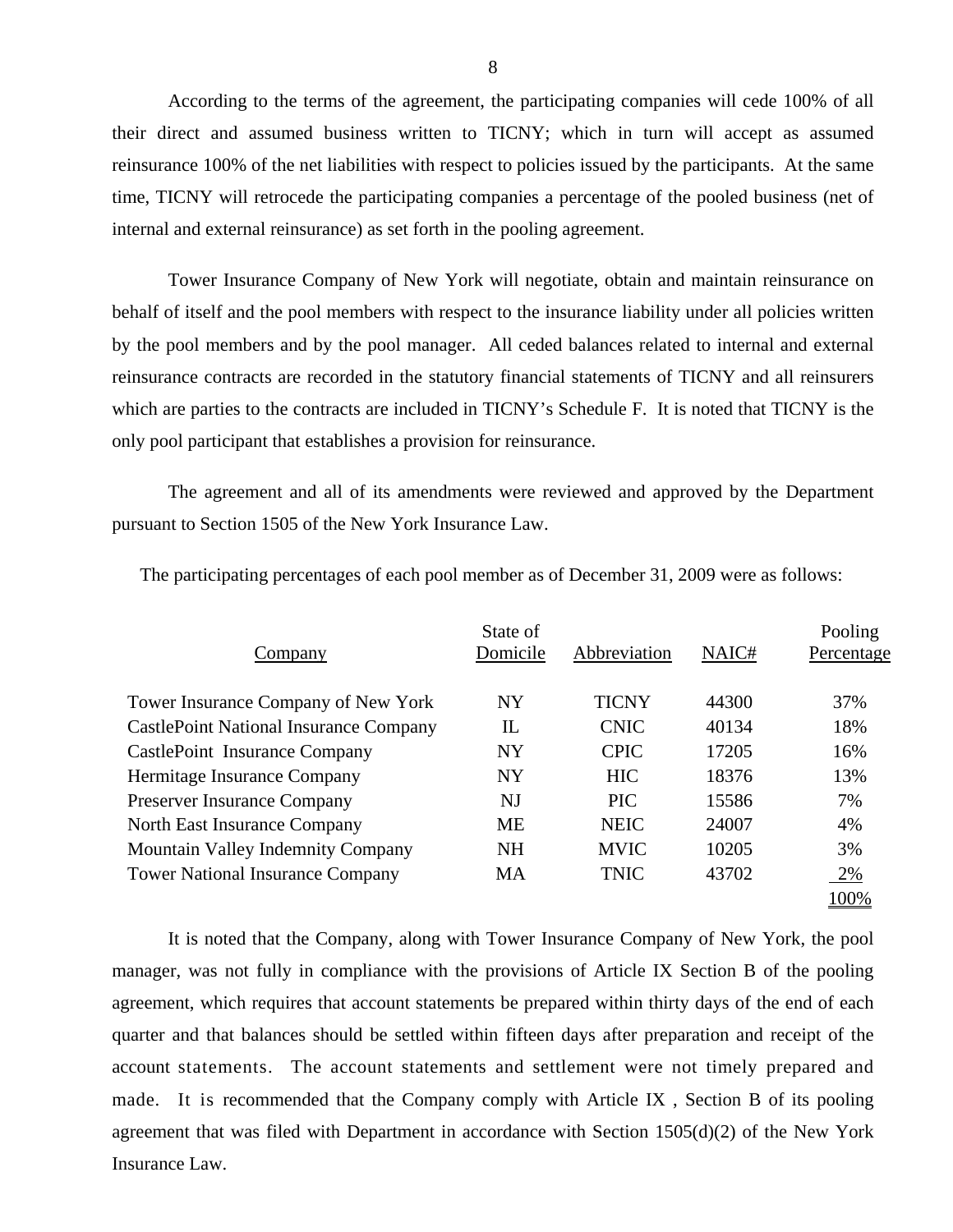The Company participates in the same reinsurance program as its affiliate Tower Insurance Company of New York. As of December 31, 2009, the ceded reinsurance program restructured to limit its maximum exposure on any one risk was follows:

## Net Quota Share Reinsurance Agreement with CPRE

 Effective July 1, 2009, TICNY and its pool members entered into a 50% quota share reinsurance agreement with an affiliated unauthorized reinsurer, CastlePoint Reinsurance Company LTD. ("CPRe"). A provision of the contract indicates that the parties may agree in writing to adjust the quota share number to any percentage between 25% and 50%. Business covered under this agreement relates to all new and renewed policies written during the term the contract. Cessions under this agreement should be made only after the application of all inuring reinsurance the Company may have in place.

TICNY and its pool members did not reinsure any new and renewal premium in the first six months of 2009.

In addition to the quota share with CPRe, the Company maintains the following reinsurance program both on a proportional and non-proportional basis:

Type of treaty

Cession

**Proportional** 

100% Authorized

95% Umbrella Quota Share 100% Authorized

80% Umbrella Quota Share (Agency Reinsurance) 100% Authorized

Excess Agreement (Agency Reinsurance)

Covers commercial and personal umbrella 95% any one risk, any one occurrence up to maximum of \$5 million.

Covers umbrella liability and excess liability produced and underwritten by W. H. Greene and Associates.

80% quota share subject to a maximum of \$5 million; losses from sexual assault subject to an aggregate of 80% of \$5 million. Also covers extra contractual obligations not to exceed \$5 million.

Covers umbrella liability and excess liability produced and underwritten by W. H. Greene and Associates.

\$5 million excess of \$5 million; losses from sexual assault subject to an aggregate of 80% of \$5 million. Also covers extra contractual obligations not to exceed \$5 million.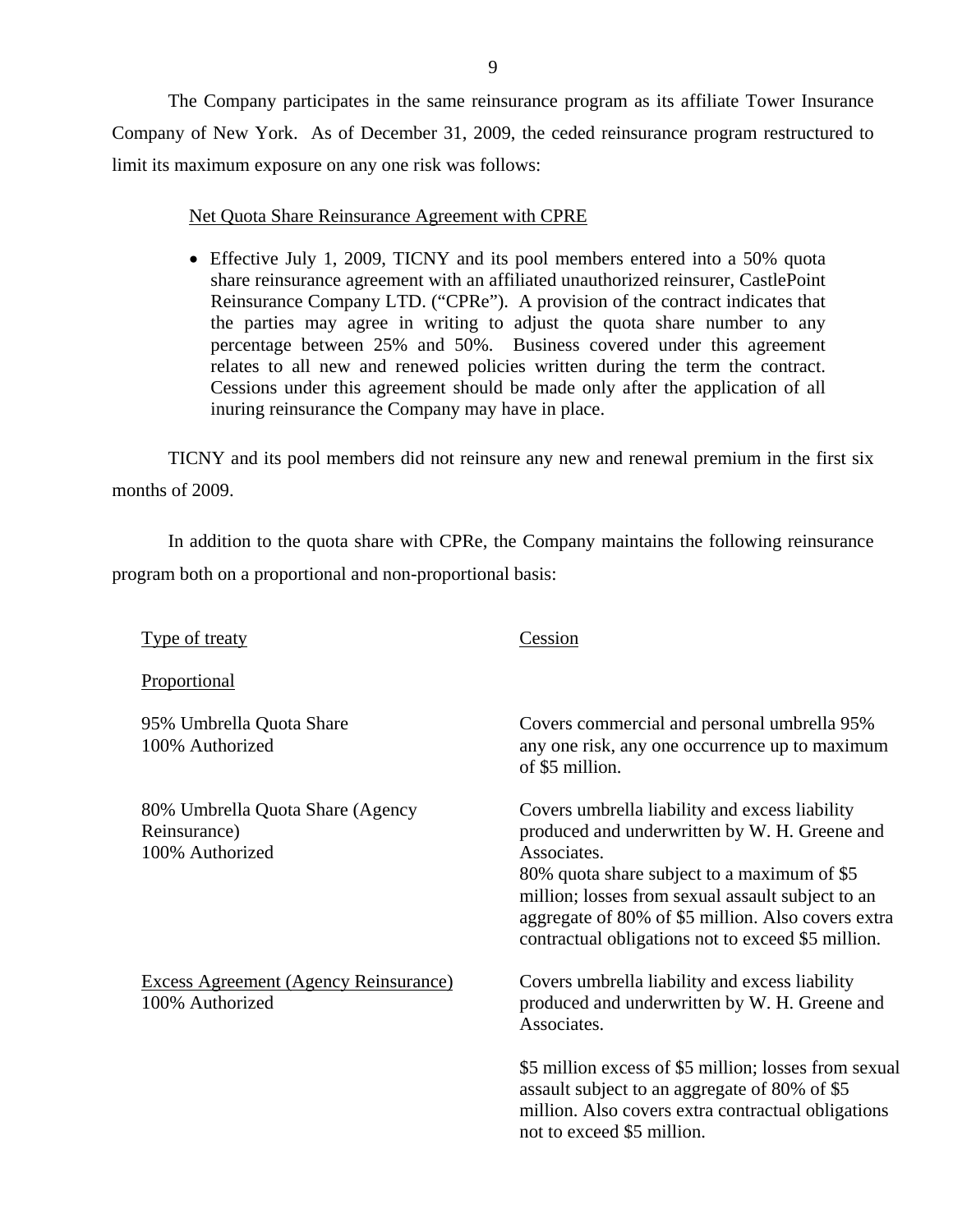| <b>Type of treaty</b>                                                                                                                                                                                                                      | Cession                                                                                                                                                                                                                                                                                                                                                          |
|--------------------------------------------------------------------------------------------------------------------------------------------------------------------------------------------------------------------------------------------|------------------------------------------------------------------------------------------------------------------------------------------------------------------------------------------------------------------------------------------------------------------------------------------------------------------------------------------------------------------|
| 50% Liability Quota Share Reinsurance<br>75% Authorized                                                                                                                                                                                    | 50% quota share of brokerage business classified<br>by the Company as commercial multiple peril<br>liability and other liability to a maximum of \$1<br>million.                                                                                                                                                                                                 |
| <b>Equipment Breakdown Reinsurance</b><br>100% Authorized                                                                                                                                                                                  | 100% quota share for equipment breakdown<br>insurance.                                                                                                                                                                                                                                                                                                           |
| Non-Proportional<br><b>Excess of Loss</b>                                                                                                                                                                                                  |                                                                                                                                                                                                                                                                                                                                                                  |
| Multi-Line Excess of Loss<br>100% Authorized                                                                                                                                                                                               | \$1 million per risk/\$3 million each occurrence<br>excess of \$1 million. (50% participation).                                                                                                                                                                                                                                                                  |
| Casualty Clash Excess of Loss (2 Layers)<br>1 <sup>st</sup> Clash 100% Authorized<br>$2nd$ Clash 85% Authorized                                                                                                                            | \$8 million excess of \$2 million (100%)<br>participation).                                                                                                                                                                                                                                                                                                      |
| <b>Property Excess of Loss (3 Layers)</b>                                                                                                                                                                                                  |                                                                                                                                                                                                                                                                                                                                                                  |
| Covers all policies assumed from State National<br>Insurance that is underwritten by Tower Risk<br>Management<br>1 <sup>st</sup> Layer 95% Authorized<br>2 <sup>nd</sup> Layer 91.28% Authorized<br>3 <sup>rd</sup> Layer 81.5% Authorized | \$28 million each risk/\$31 million aggregate, \$31<br>million for terrorism, \$6 million for e-<br>commerce/cyber risk, excess of \$2 million.                                                                                                                                                                                                                  |
| Workers' Compensation Excess of Loss                                                                                                                                                                                                       |                                                                                                                                                                                                                                                                                                                                                                  |
| (4 layers)<br>1 <sup>st</sup> Layer 80% Authorized<br>$2nd$ layer 85% Authorized<br>3 <sup>rd</sup> Layer 90% Authorized<br>4 <sup>th</sup> Layer 90% Authorized                                                                           | \$38 million excess of \$2 million each occurrence.<br>Reinsurers are liable for the limit of liability plus<br>their proportional share of loss expenses subject to<br>a maximum contribution to the loss of \$10 million<br>any one employee, any one occurrence. The<br>reinsurer's limit of liability for terrorism losses<br>would not exceed \$30 million. |
| Three Layers Workers' Compensation Excess<br>of Loss (Agency Reinsurance)                                                                                                                                                                  | Covers business underwritten on behalf of the<br>Company by Midwest General Agency.                                                                                                                                                                                                                                                                              |
| 1 <sup>st</sup> and 2 <sup>nd</sup> Layers 100% Authorized<br>3 <sup>rd</sup> Layer 90% Authorized                                                                                                                                         | \$13 million in excess of \$1 million any one loss<br>occurrence.                                                                                                                                                                                                                                                                                                |
| Specialty Workers' Compensation Excess of<br>Loss (4 layers)<br>1 <sup>st</sup> Layer 60% Authorized<br>$2nd$ Layer 75% Authorized<br>1 <sup>st</sup> Cat Layer 55% Authorized                                                             | 1 <sup>st</sup> Layer 50% Placed Covers business classified<br>by the Company as specialty workers'<br>compensation.                                                                                                                                                                                                                                             |

10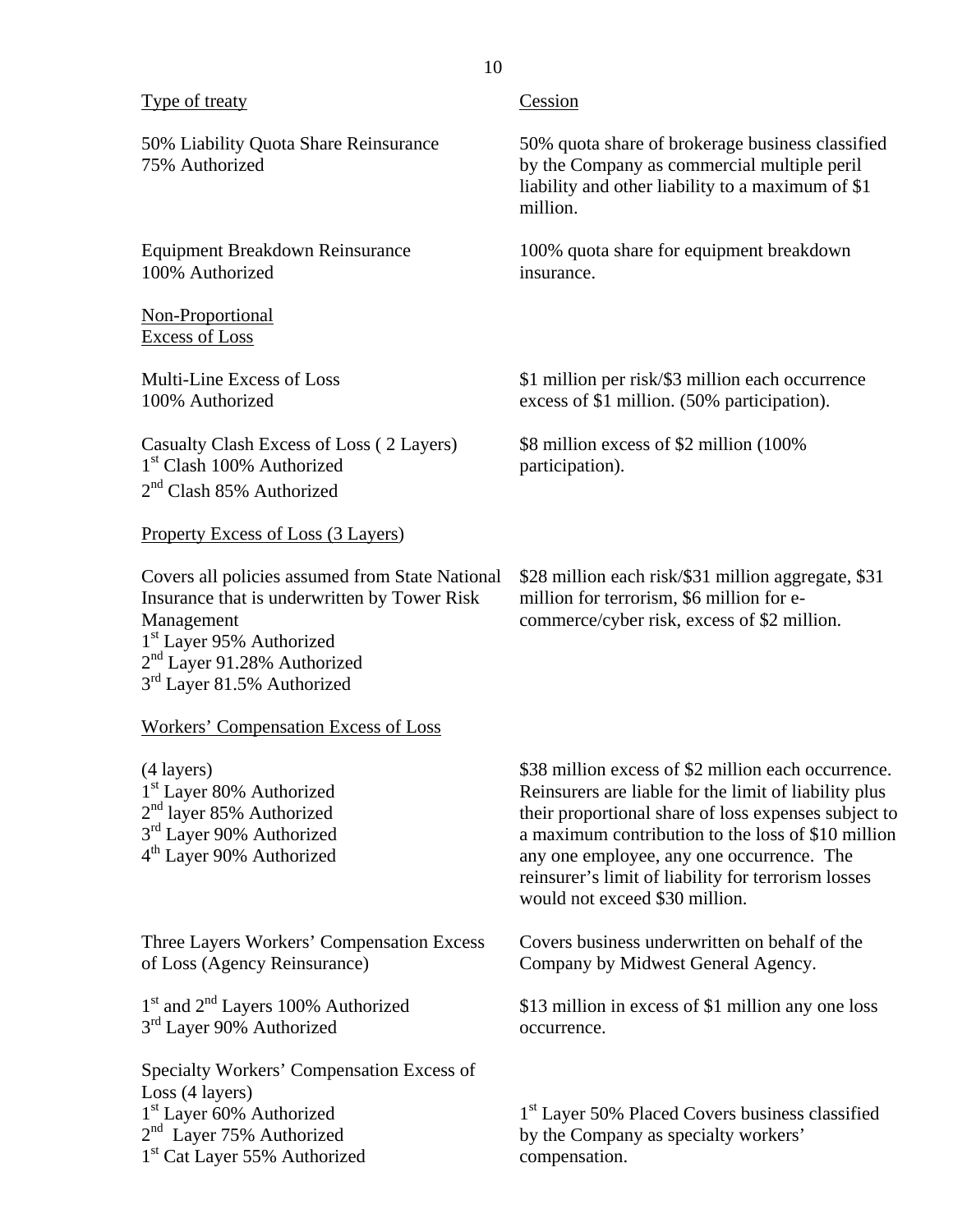| Type of treaty                                                                                                                                                                                                                 | Cession                                                                                                                                                                                                                     |
|--------------------------------------------------------------------------------------------------------------------------------------------------------------------------------------------------------------------------------|-----------------------------------------------------------------------------------------------------------------------------------------------------------------------------------------------------------------------------|
| $2nd$ Cat layer 72.5% Authorized                                                                                                                                                                                               | \$24 million in excess of \$1 million any one loss<br>occurrence.<br>All Layers 100% placed in 2009.                                                                                                                        |
| Inland Marine Excess of Loss (100%)<br>Authorized)                                                                                                                                                                             | Covers business written in conjunction with NBIS<br>Construction and Transportation Underwriters, Inc.<br>\$9.5 million each loss occurrence excess of \$500<br>thousand, not to exceed \$19 million any one<br>occurrence. |
| <b>Catastrophe Excess of Loss</b>                                                                                                                                                                                              |                                                                                                                                                                                                                             |
| Property Catastrophic Excess of Loss* (4)<br>Layers)<br>1 <sup>st</sup> Layer 20.1% Authorized<br>2 <sup>nd</sup> Layer 20.8% Authorized<br>3 <sup>rd</sup> layer 17.79% Authorized<br>4 <sup>th</sup> Layer 22.13% Authorized | \$575 million in excess of \$75 million<br>100% placed in 2009, all layers are 100% placed.                                                                                                                                 |
| Florida Property Catastrophic Excess of Loss<br>3 Layers<br>1 <sup>st</sup> Layer 75% Authorized<br>$2nd$ layer 75.83% Authorized<br>3 <sup>rd</sup> layer 70.87% Authorized                                                   | Covers business written through Tower Risk<br>Management.<br>\$30 million excess of \$5 million each and every<br>loss occurrence.                                                                                          |

11

\* Includes a 40% participation in layer 1 and 5% in layer 4 by CastlePoint Reinsurance Company Ltd.

Reinsurance agreements with affiliates were reviewed for compliance with Article 15 of the New York Insurance Law. It was noted that all affiliated reinsurance agreements were filed with the Department pursuant to the provisions of Section 1505(d)(2) of the New York Insurance Law.

It is the Company's policy to obtain the appropriate collateral for its cessions to unauthorized reinsurers. Letters of credit and trust accounts obtained by the Company to take credit for cessions to unauthorized reinsurers were reviewed for compliance with Department Regulations 133 and 114, respectively. No exceptions were noted.

All ceded reinsurance agreements in effect as of the examination date were reviewed and found to contain the required clauses, including an insolvency clause meeting the requirements of Section 1308 of the New York Insurance Law.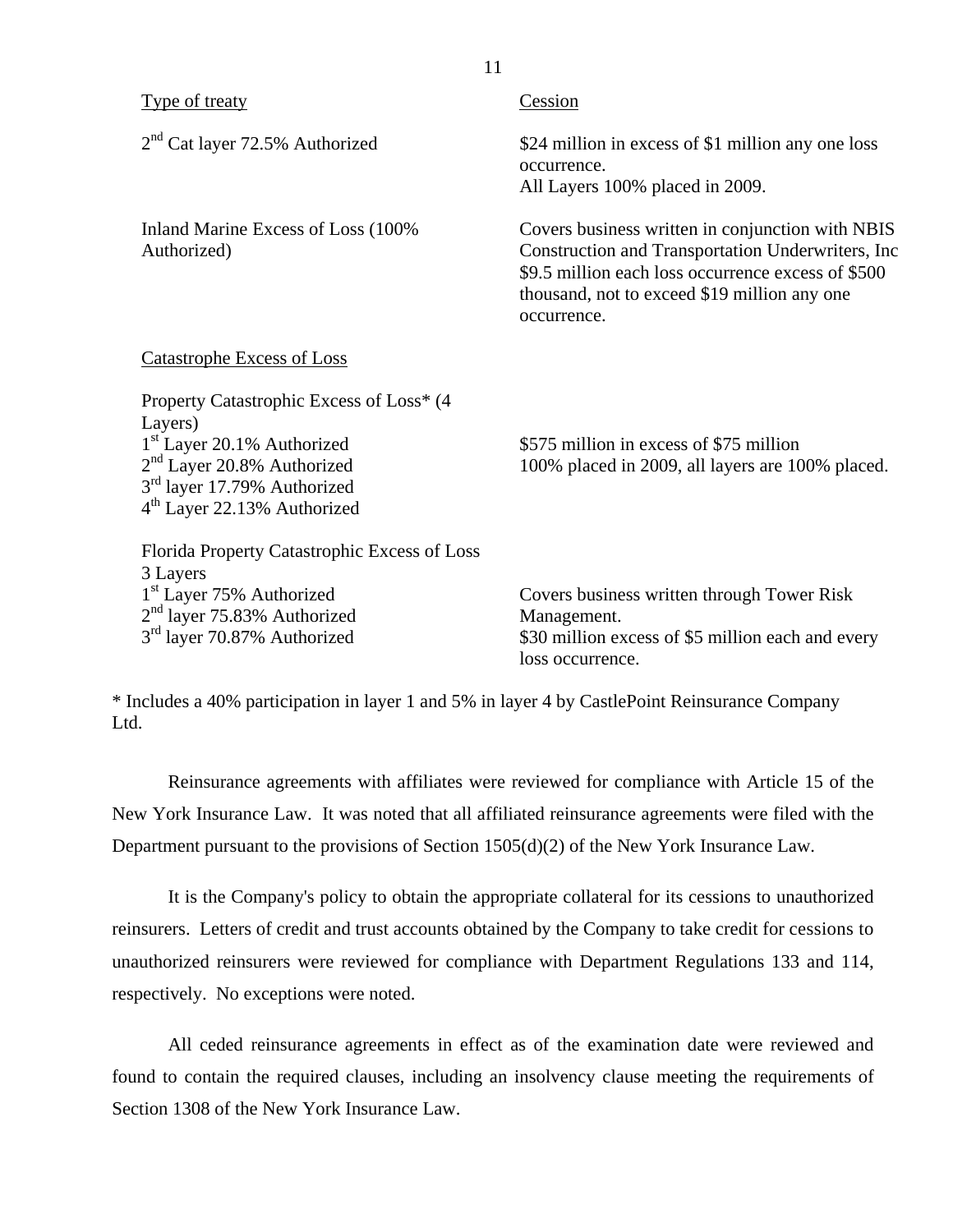<span id="page-13-0"></span>Examination review of the Schedule F data reported by the Company in its filed annual statement was found to accurately reflect its reinsurance transactions. Additionally, management has represented that all material ceded reinsurance agreements transfer both underwriting and timing risk as set forth in SSAP No. 62. Representations were supported by appropriate risk transfer analyses and an attestation from the Company's chief executive officer pursuant to the NAIC Annual Statement Instructions. Additionally, examination review indicated that the Company was not a party to any finite reinsurance agreements. All ceded reinsurance agreements were accounted for utilizing reinsurance accounting as set forth in paragraph 8 of SSAP No. 62.

## D. Holding Company System

The Company is a wholly-owned subsidiary of the Hermitage Insurance Group, Inc. ("HIG"), a Delaware holding company, which is a wholly-owned subsidiary of CastlePoint Reinsurance Company, Ltd., a reinsurer domiciled in Bermuda and ultimately owned by Tower Group, Inc.

A review of the holding company registration statements filed with this Department indicated that such filings were complete and were filed in a timely manner pursuant to Article 15 of the New York Insurance Law and Department Regulation 52.

The following is a chart of the holding company system at December 31, 2009: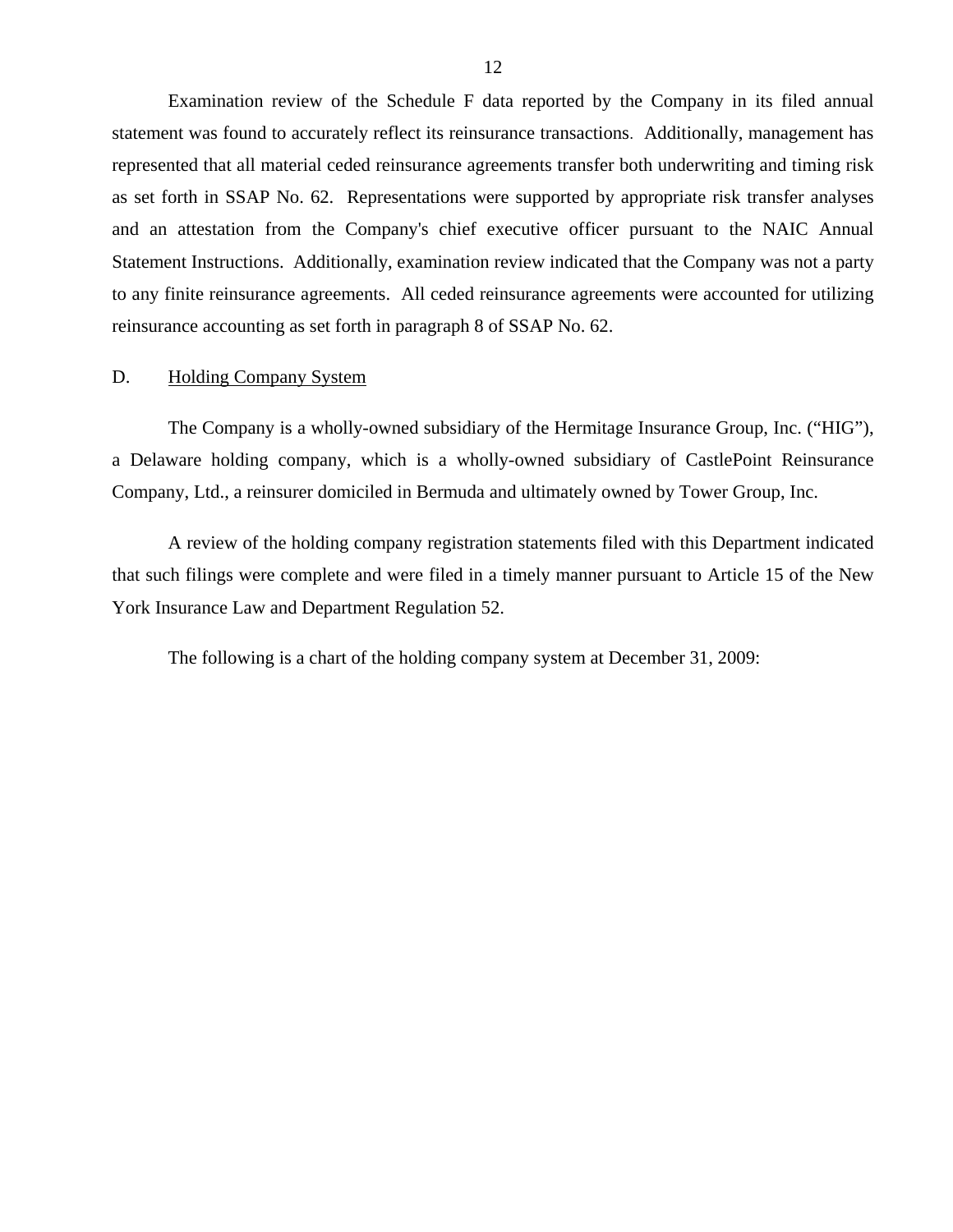

At December 31, 2009, the Company was party to the following agreements with members of its holding company system:

#### Service and Expense Sharing Agreements

Effective October 1, 2009, the Company and Tower Insurance Company of New York, along with several of its affiliated insurance companies entered into service and expense sharing agreements.

Under the terms of these agreements TICNY perform all of the Company's functions related to the property and casualty business including: underwriting and marketing; policy issuance; billing and collection; state filing; loss prevention/premium audit; claims; legal; and corporate services including accounting, human resources and Management Information Systems.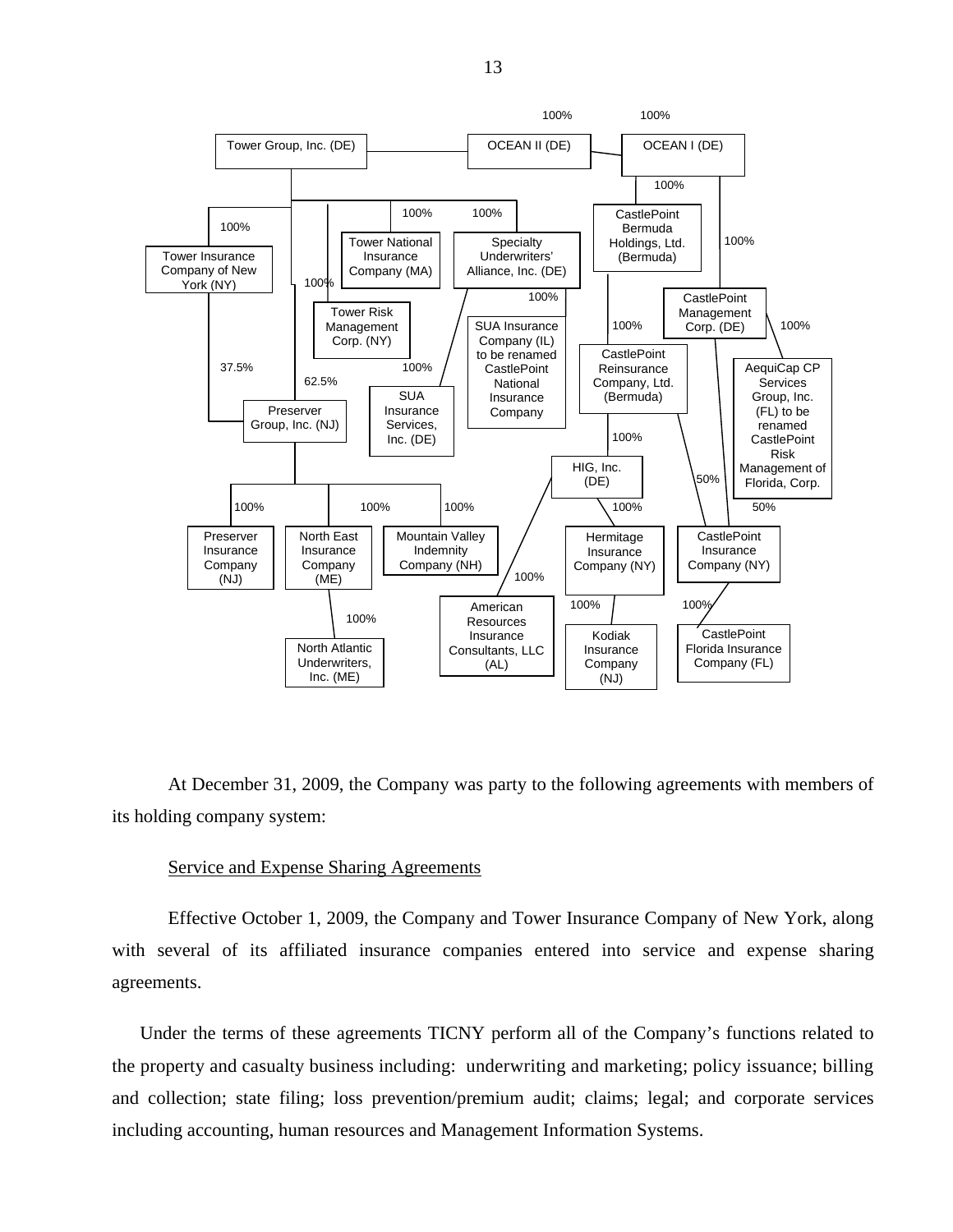#### Tax Allocation Agreement

Effective February 27, 2009, the Company was added to a tax allocation agreement between Tower Insurance Company of New York and several of its affiliates, which had been in effect since September 12, 2008. The agreement had the purpose to jointly file consolidated federal income tax return in accordance with the relevant Internal Revenue Service regulations.

The agreement was amended on November 13, 2009 to include Specialty Underwriters' Alliance, Inc. ("SUA"). The original agreement and amendments were approved by the Department on May 26, 2009 and October 28, 2009, respectively.

## E. Significant Operating Ratios

The following ratios have been computed as of December 31, 2009, based upon the results of this examination:

| Net premiums written to surplus as regards policyholders                               | 119% |
|----------------------------------------------------------------------------------------|------|
| Liabilities to liquid assets (cash and invested assets less investments in affiliates) | 86%  |
| Premiums in course of collection to surplus as regards policyholders                   | 20%  |

All of the above ratios fell within the benchmark ranges set forth in the Insurance Regulatory Information System of the National Association of Insurance Commissioners.

The underwriting ratios presented below are on an earned/incurred basis and encompass the two years under examination:

|                                              | Amounts       | Ratios  |
|----------------------------------------------|---------------|---------|
| Losses and loss adjustment expenses incurred | \$97,820,818  | 59.74%  |
| Other underwriting expenses incurred         | 64.474.994    | 39.37   |
| Net underwriting gain                        | 1,453,168     | 0.89    |
| Premiums earned                              | \$163,748,980 | 100.00% |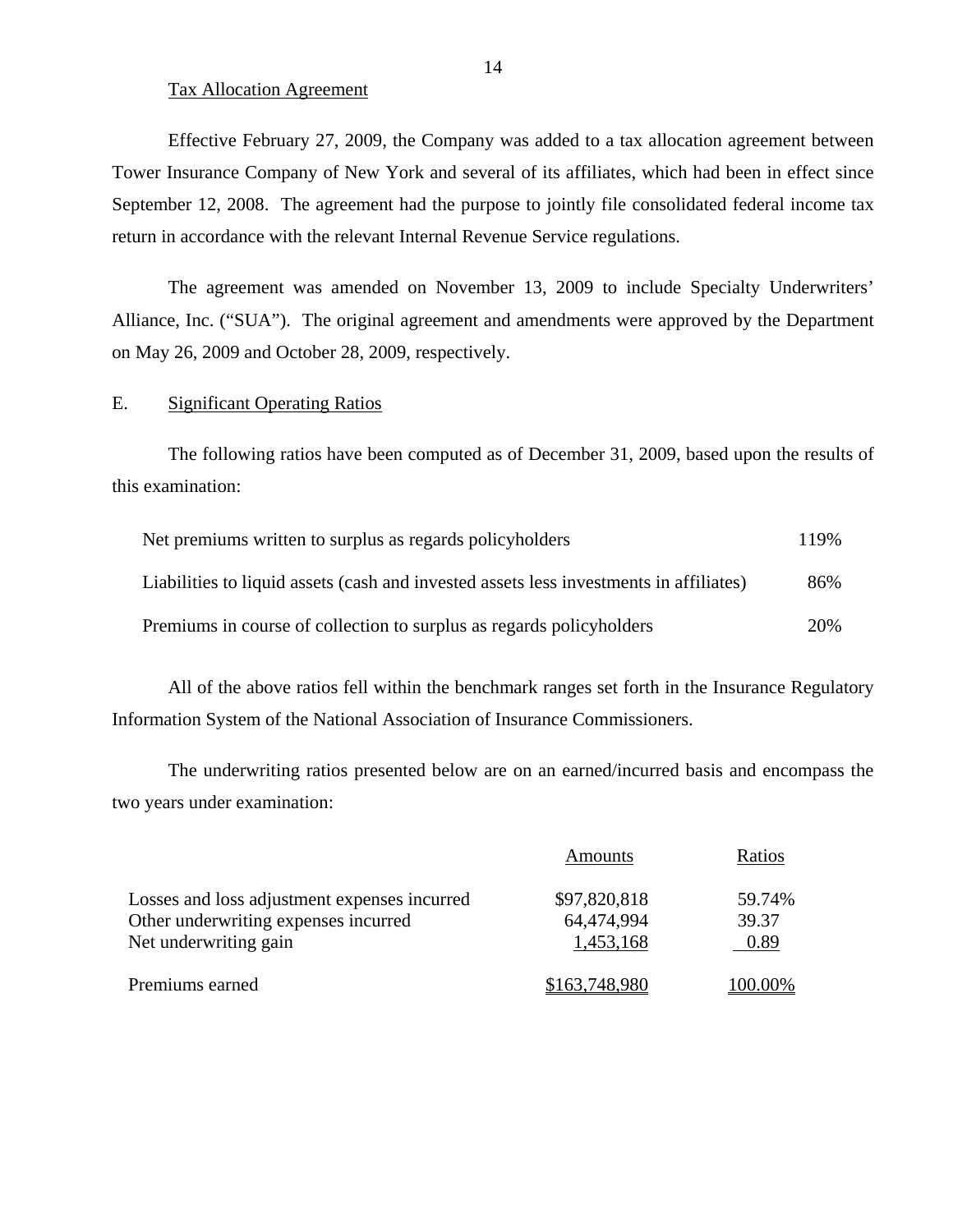# **3. FINANCIAL STATEMENTS**

# A Balance Sheet

The following shows the assets, liabilities and surplus as regards policyholders as of December 31, 2009 as determined by this examination and as reported by the Company:

| <b>Assets</b>                                                  |               | <b>Assets Not</b>  | Net Admitted  |
|----------------------------------------------------------------|---------------|--------------------|---------------|
|                                                                | Assets        | Admitted           | Assets        |
| <b>Bonds</b>                                                   | \$178,569,552 | \$<br>$\mathbf{0}$ | \$178,569,552 |
| Preferred stocks                                               | 6,314,380     | $\theta$           | 6,314,380     |
| Common stocks                                                  | 19,813,020    | $\theta$           | 19,813,020    |
| Cash, cash equivalents and short-term investments              | 2,972,136     | 0                  | 2,972,136     |
| Receivable for securities                                      | 76,989        | $\Omega$           | 76,989        |
| Investment income due and accrued                              | 2,050,335     | $\theta$           | 2,050,335     |
| Uncollected premiums and agents' balances in the               |               |                    |               |
| course of collection                                           | 20,134,758    | 1,080,046          | 19,054,712    |
| Deferred premiums, agents' balances and installments           |               |                    |               |
| booked but deferred and not yet due                            | 17,354,090    | $\Omega$           | 17,354,090    |
| Accrued retrospective premiums                                 | 405,417       | 0                  | 405,417       |
| Amounts recoverable from reinsurers                            | 11,127,078    | $\theta$           | 11,127,078    |
| Other amounts receivable under reinsurance contracts           | 4,881,480     | $\theta$           | 4,881,480     |
| Current federal and foreign income tax recoverable             |               |                    |               |
| and interest thereon                                           | 4,304,986     | 0                  | 4,304,986     |
| Net deferred tax asset                                         | 15,645,145    | 7,704,287          | 7,940,858     |
| Electronic data processing equipment and software              | 942,076       | 742,816            | 199,260       |
| Furniture and equipment, including health care delivery assets | 22,935        | 22,935             | $\theta$      |
| Miscellaneous receivables                                      | 638,651       | 466,655            | 171,996       |
| <b>Advances to TPAS</b>                                        | 610,167       | 0                  | 610,167       |
| Receivable from residuals markets                              | 432,751       | 2,520              | 430,231       |
| Prepaid expense                                                | 107,665       | 107,665            | $\Omega$      |
| Retroactive reinsurance loss recoverable                       | 4,104         | 0                  | 4,104         |
| <b>Total assets</b>                                            | \$286,407,715 | \$10,126,924       | \$276,280,791 |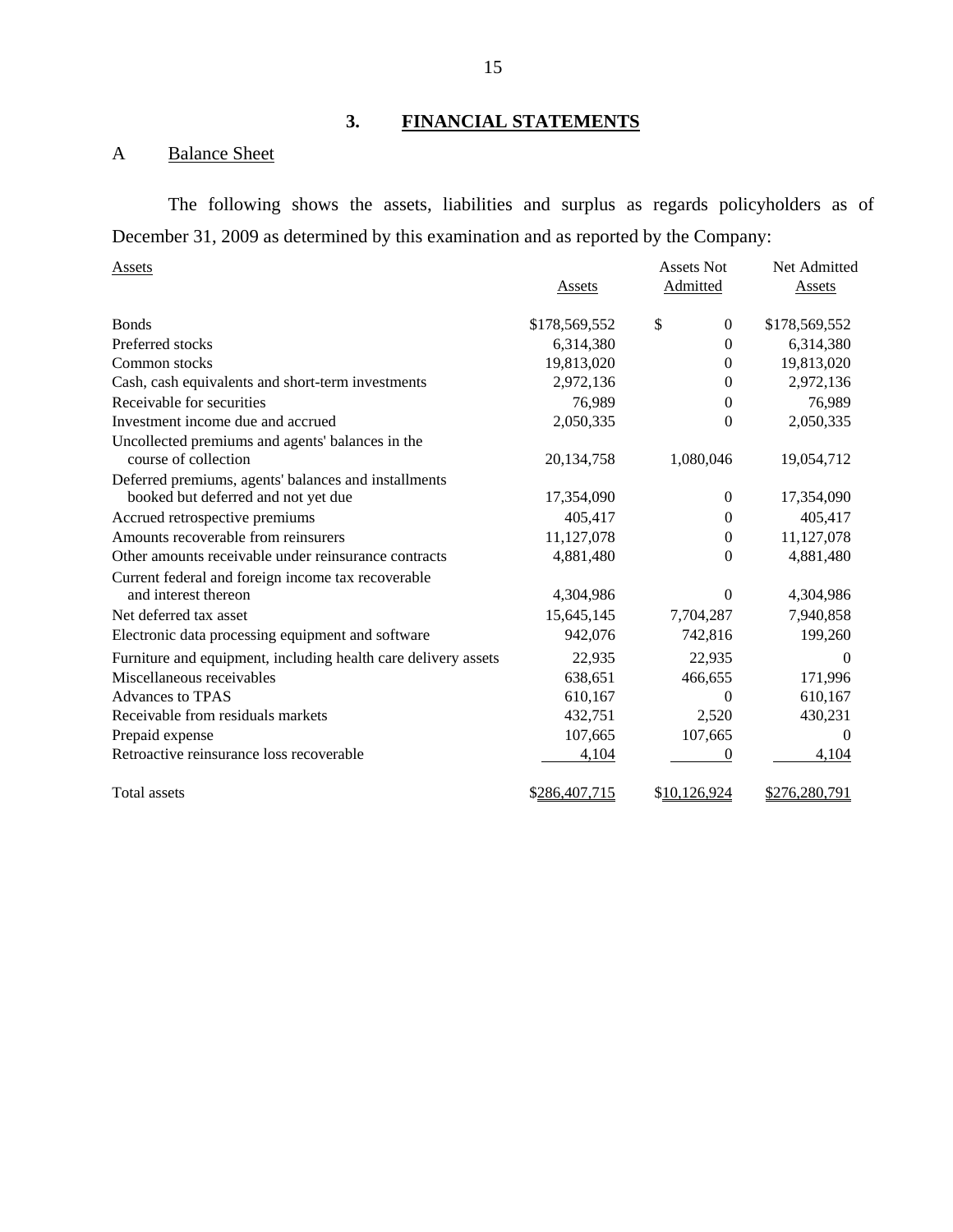#### Liabilities, Surplus and Other Funds

| Liabilities                                                           |                 |                |
|-----------------------------------------------------------------------|-----------------|----------------|
| Losses                                                                |                 | \$73,107,301   |
| Reinsurance payable on paid losses and loss adjustment expenses       |                 | 12,337,412     |
| Loss adjustment expenses                                              |                 | 17,024,931     |
| Commissions payable, contingent commissions and other similar charges |                 | 935,872        |
| Other expenses (excluding taxes, licenses and fees)                   |                 | 2,118,746      |
| Taxes, licenses and fees (excluding federal and foreign income taxes) |                 | 186,160        |
| Unearned premiums                                                     |                 | 44,002,673     |
| Advance premium                                                       |                 | 1,102,600      |
| Ceded reinsurance premiums payable (net of ceding commissions)        |                 | (21, 236, 306) |
| Funds held by company under reinsurance treaties                      |                 | 1,785,829      |
| Amounts withheld or retained by company for account of others         |                 | 282,345        |
| Payable to parent, subsidiaries and affiliates                        |                 | 44,694,234     |
| Premium collateral & loss fund deposit                                |                 | 1,712,245      |
| Workers' comp assessment payable                                      |                 | 1,640,688      |
| State income tax recoverable                                          |                 | 386,882        |
| Miscellaneous liabilities                                             |                 | 123,085        |
| <b>Total liabilities</b>                                              |                 | \$180,204,697  |
|                                                                       |                 |                |
| <b>Surplus and Other Funds</b>                                        |                 |                |
| Effect of adoption of SSAP No. 10R                                    | \$<br>2,712,147 |                |
| Common capital stock                                                  | 3,101,040       |                |
| Gross paid in and contributed surplus                                 | 20,453,959      |                |
| Unassigned funds (surplus)                                            | 69,808,948      |                |
| Surplus as regards policyholders                                      |                 | 96,076,094     |
| Total liabilities, surplus and other funds                            |                 | \$276,280,791  |
|                                                                       |                 |                |

NOTE: The Company has not been subject to a Federal Tax audit by the Internal Revenue Service for the period under examination. The examiner is unaware of any potential exposure of the Company to any tax assessment and no liability has been established herein relative to such contingency.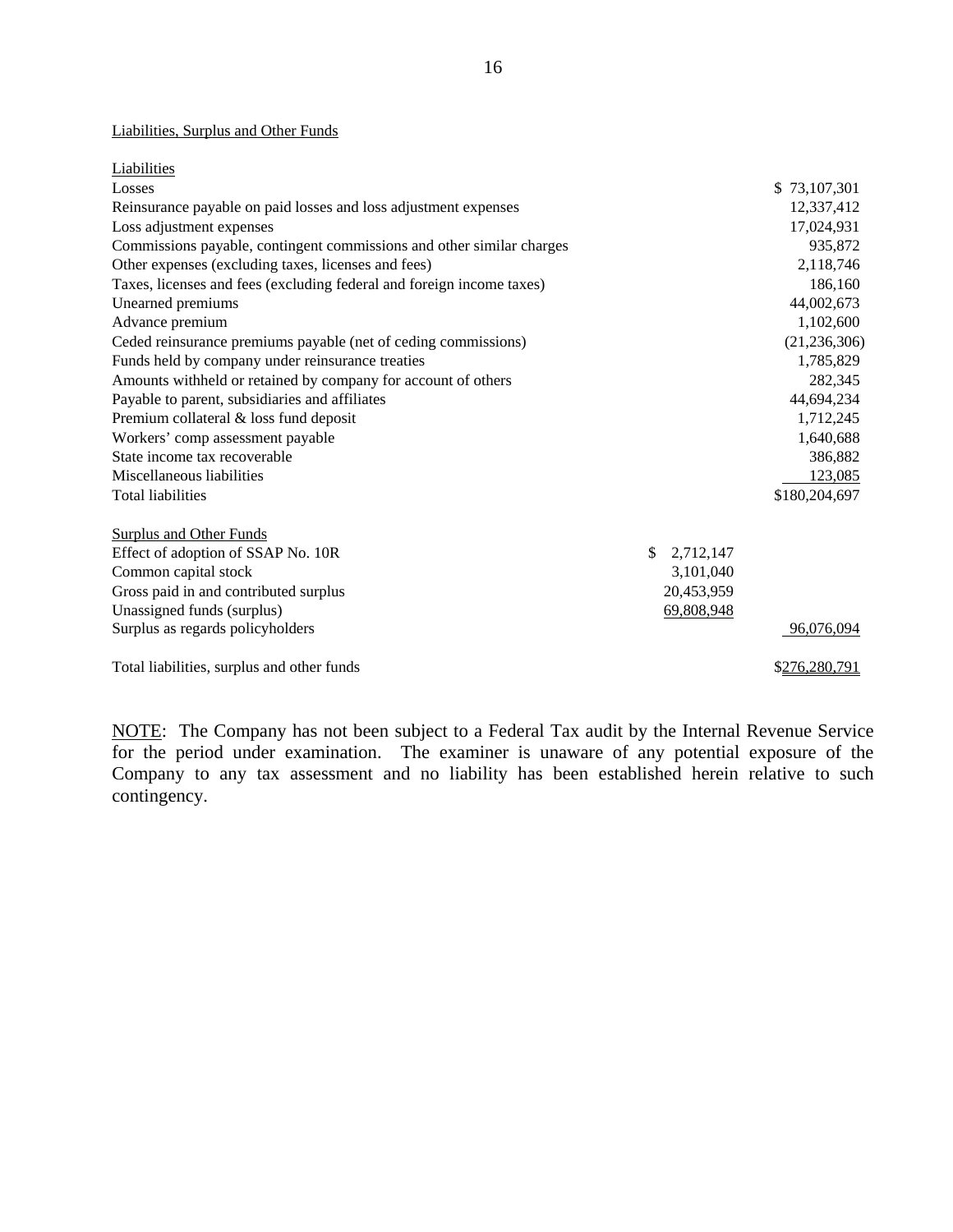# B. Statement of Income

Surplus as regards policyholders increased \$19,205,484 during the two-year examination period January 1, 2008 through December 31, 2009, detailed as follows:

| <b>Underwriting Income</b>                                                                                                                                                                                                |                                                                   |                 |
|---------------------------------------------------------------------------------------------------------------------------------------------------------------------------------------------------------------------------|-------------------------------------------------------------------|-----------------|
| Premiums earned                                                                                                                                                                                                           |                                                                   | \$163,748,980   |
| Deductions:<br>Losses incurred<br>Loss adjustment expenses incurred<br>Other underwriting expenses incurred                                                                                                               | \$77,290,459<br>20,530,359<br>64,474,994                          |                 |
| Total underwriting deductions                                                                                                                                                                                             |                                                                   | 162,295,812     |
| Net underwriting gain or (loss)                                                                                                                                                                                           |                                                                   | \$<br>1,453,168 |
| <b>Investment Income</b>                                                                                                                                                                                                  |                                                                   |                 |
| Net investment income earned<br>Net realized capital gain                                                                                                                                                                 | \$13,699,505<br>(3,181,125)                                       |                 |
| Net investment gain or (loss)                                                                                                                                                                                             |                                                                   | 10,518,380      |
| Other Income                                                                                                                                                                                                              |                                                                   |                 |
| Net gain or (loss) from agents' or premium balances charged off<br>Finance and service charges not included in premiums<br>Retroactive reinsurance<br>Miscellaneous income (expense)<br>Interest on funds-held by Company | \$<br>(430, 396)<br>374,843<br>(24, 420)<br>(46,769)<br>(94, 158) |                 |
| Total other income                                                                                                                                                                                                        |                                                                   | (220,900)       |
| Net income after dividends to policyholders but before federal<br>and foreign income taxes                                                                                                                                |                                                                   | \$11,750,648    |
| Federal and foreign income taxes incurred                                                                                                                                                                                 |                                                                   | 1,891,972       |
| Net income                                                                                                                                                                                                                |                                                                   | \$9,858,676     |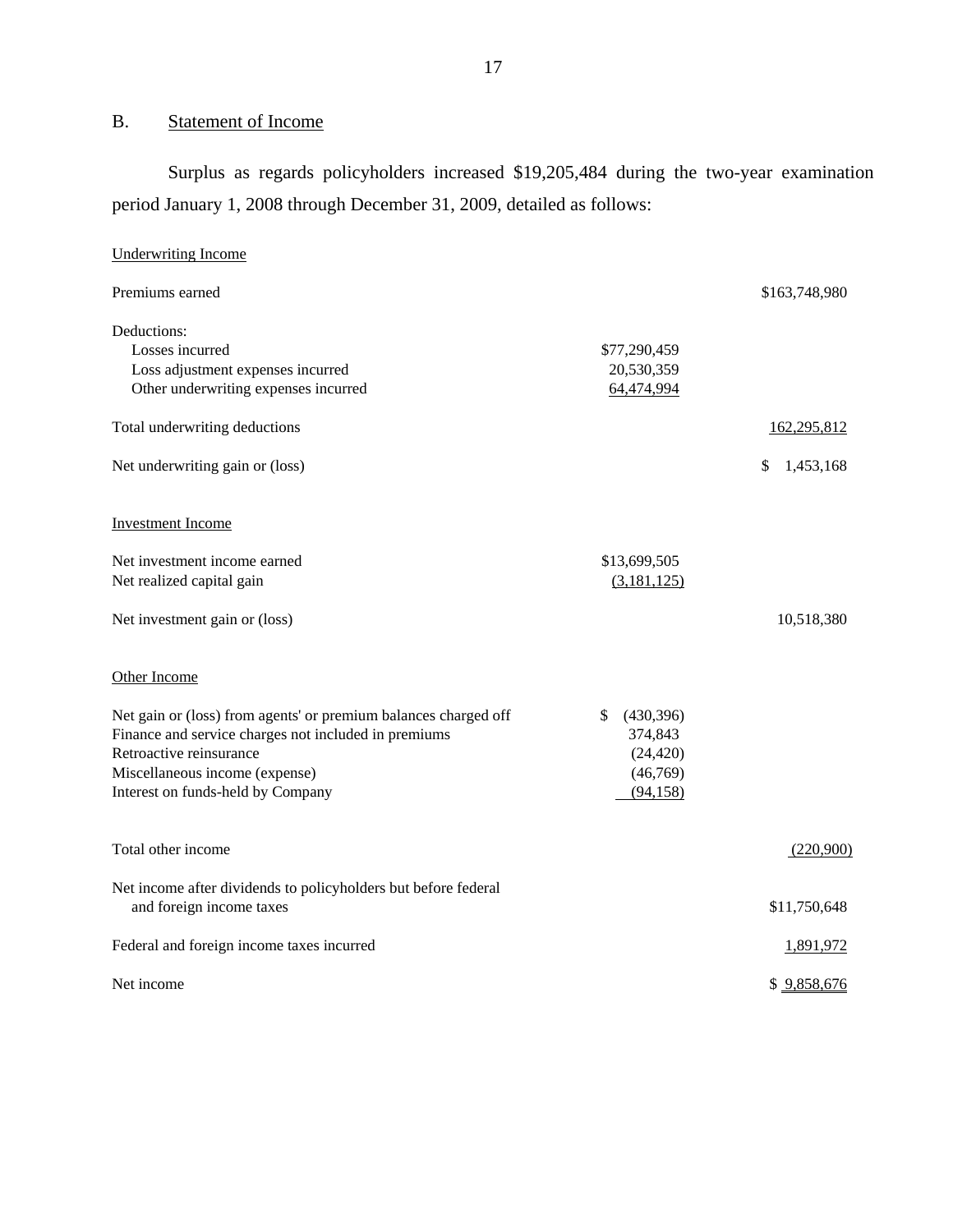#### C. Capital and Surplus Accounts

#### Surplus as regards policyholders per report on examination as of December 31, 2007 \$76,870,610

|                                                       | Gains in<br><b>Surplus</b> | Losses in<br><b>Surplus</b> |              |
|-------------------------------------------------------|----------------------------|-----------------------------|--------------|
| Net income                                            | \$9,858,676                |                             |              |
| Net unrealized capital gains or (losses)              | 4,770,197                  |                             |              |
| Change in net deferred income tax                     | 9,724,553                  |                             |              |
| Change in nonadmitted assets                          |                            | \$3,489,065                 |              |
| Capital changes transferred to surplus                |                            | 3,000,000                   |              |
| Surplus adjustments transferred from capital          | 3,000,000                  |                             |              |
| Effect of adoption of SSAP No. 10R                    | 2,712,147                  |                             |              |
| Tax benefit write-off                                 |                            | 873,937                     |              |
| Net effects of correction of prior period adjustments | $\Omega$                   | 3,497,087                   |              |
| Total gains and losses                                | \$30,065,573               | \$10,860,089                |              |
| Net increase (decrease) in surplus                    |                            |                             | 19,205,484   |
| Surplus as regards policyholders per report on        |                            |                             |              |
| examination as of December 31, 2009                   |                            |                             | \$96,076,094 |

## **4. LOSSES AND LOSS ADJUSTMENT EXPENSES**

The examination liability for the captioned items of \$90,132,232 is the same as reported by the Company as of December 31, 2009. The examination analysis was conducted in accordance with generally accepted actuarial principles and practices and was based on statistical information contained in the Company's internal records and in its filed annual statements.

## **5. COMPLIANCE WITH PRIOR REPORT ON EXAMINATION**

The prior report on the examination conducted as of December 31, 2007 contained five recommendations; however, since the Company was bought in 2009 and is under new management, the recommendations are no longer applicable.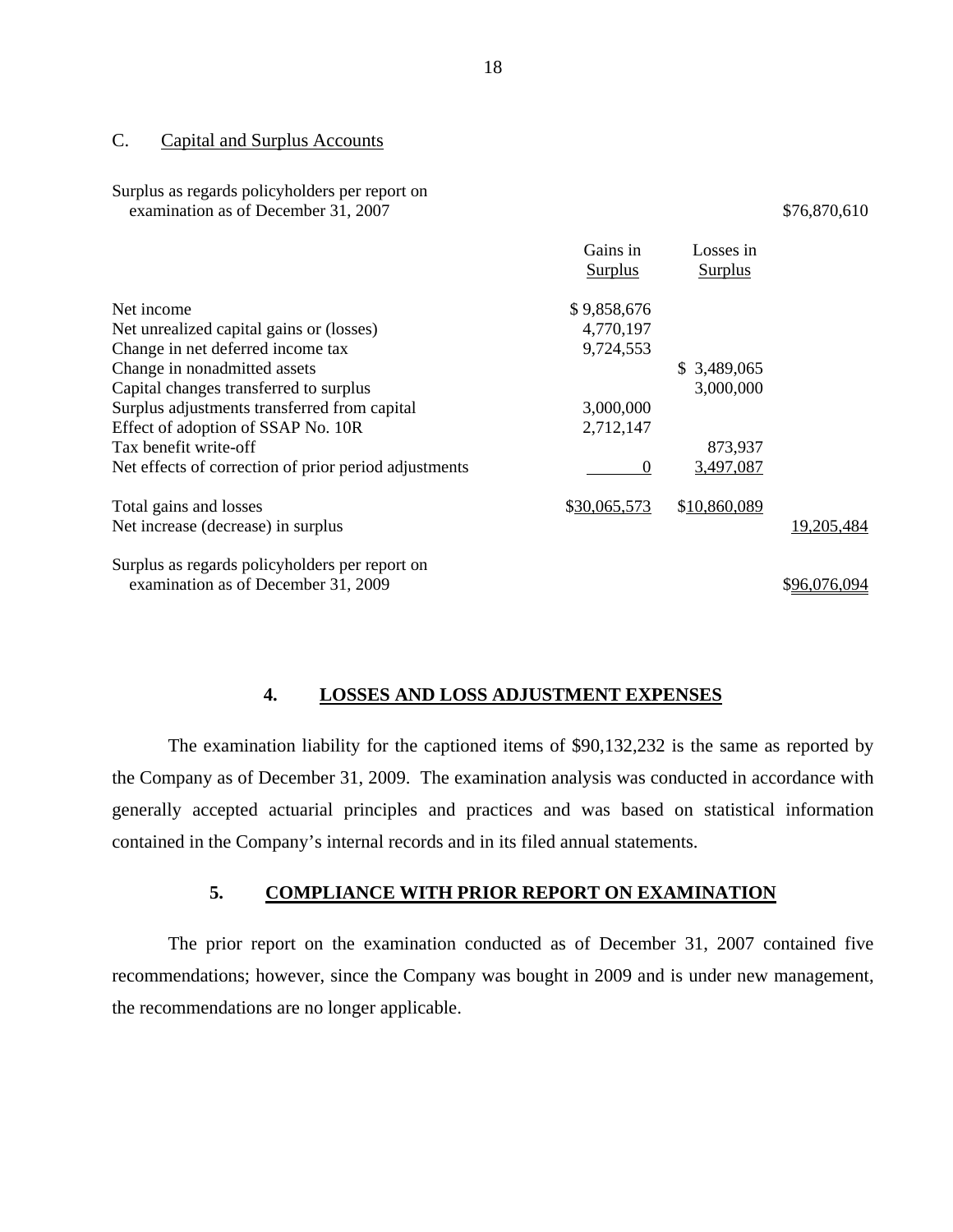## **6. SUMMARY OF COMMENTS AND RECOMMENDATIONS**

## <span id="page-20-0"></span>ITEM PAGE NO.

## A. Management,

It is recommended that the Company convene regularly scheduled 5 quarterly meetings of its board of directors as stated in its by-laws and maintain complete minutes of such proceedings.

## B. Reinsurance

It is recommended that the Company comply with Article IX, Section B 8 of its pooling agreement that was filed with the Department in accordance with Section 1505(d)(2) of the New York Insurance Law.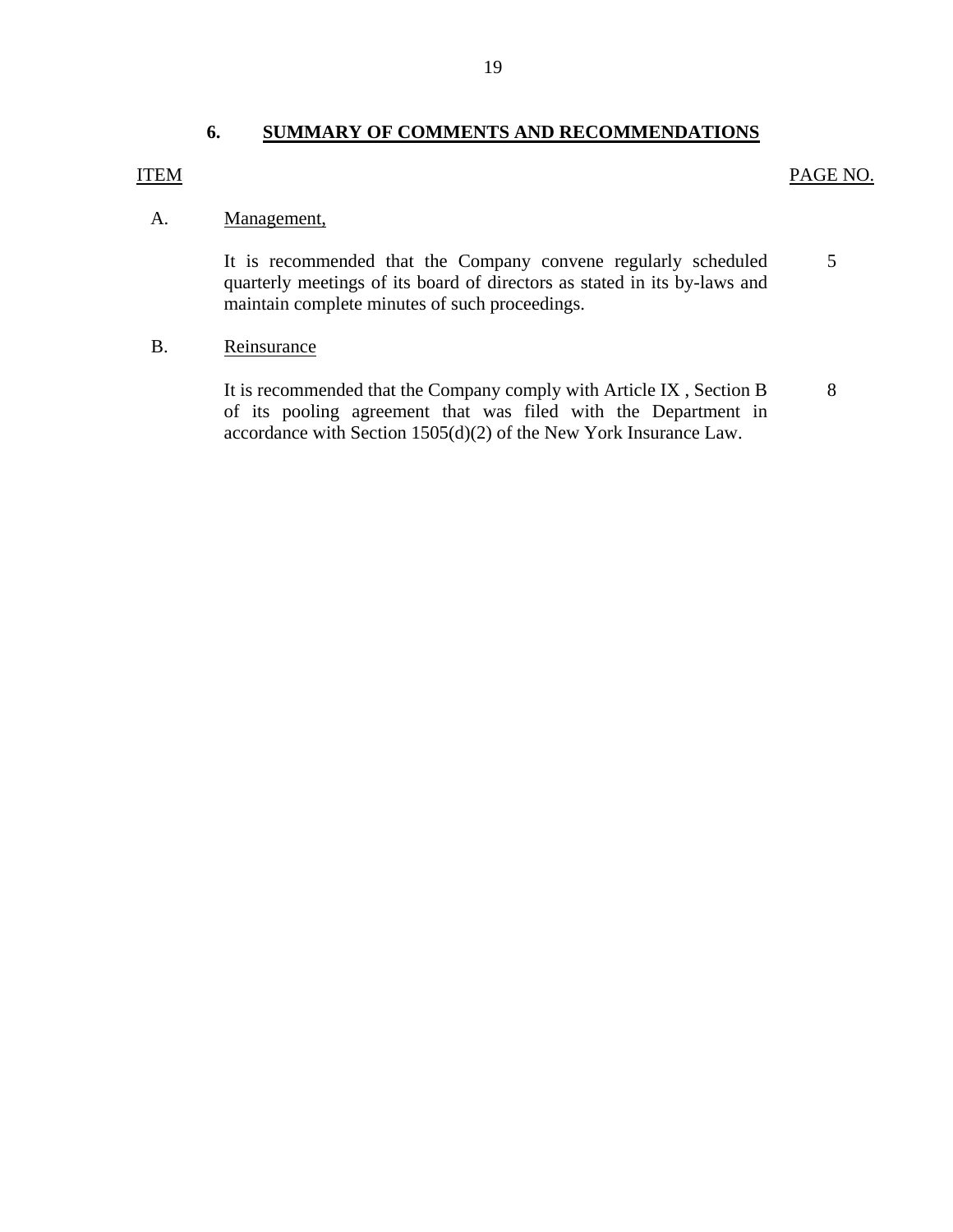Respectfully submitted,

 $\sqrt{s}$ / Glenda Gallardo, CFE Principal Insurance Examiner

# STATE OF NEW YORK ) )ss: COUNTY OF NEW YORK )

GLENDA GALLARDO being duly sworn, deposes and says that the foregoing report, subscribed by her, is true to the best of her knowledge and belief.

 $\sqrt{s}$ /s/ Glenda Gallardo

Subscribed and sworn to before me

this  $\qquad \qquad$  day of  $\qquad \qquad$  , 2011.